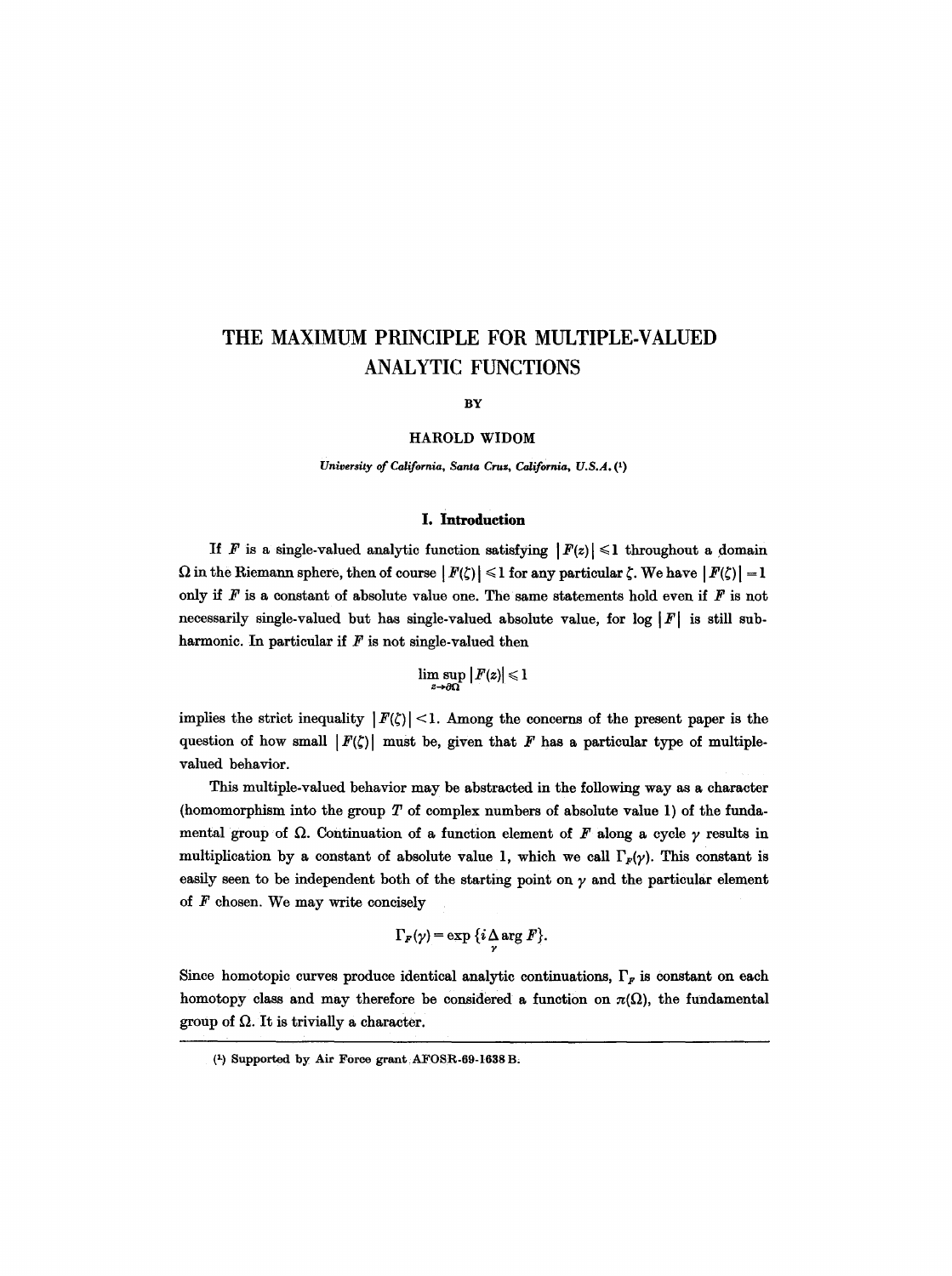64 **IFAROLD WIDOM** 

Given any  $\Gamma \in \pi(\Omega)^*$  (the asterisk denotes character group), denote by  $\mathcal{H}(\Omega, \Gamma)$  those multiple-valued analytic functions  $F$  on  $\Omega$  with single-valued absolute value for which  $\Gamma_F = \Gamma$ . The natural question arises whether each  $\mathcal{H}(\Omega, \Gamma)$  is necessarily nonempty, and it is not hard to see that the answer is yes.

First note that since the group T is abelian we may identify  $\pi(\Omega)^*$  with  $H_1(\Omega)^*$ , the character group of the first singular homology group of  $\Omega$ . This in turn may be identified with the cohomology group  $H^1(\Omega, T)$ . Now consider the exact sheaf sequence

$$
0 \to T \to O^* \to O^*/T \to 0,
$$

where  $O^*$  denotes the sheaf of germs of nonzero analytic functions on  $\Omega$  (under multiplication). This induces an exact sequence of cohomology groups [2, Theorem 1]

$$
H^0(\Omega, O^*/T) \to H^1(\Omega, T) \to H^1(\Omega, O^*).
$$

The first of these groups is the group of sections of  $O^*/T$  and a little thought shows that each section is just an element of  $\mathcal{H}(\Omega, \Gamma)$  for some  $\Gamma$ . The last group is 0 [2, p. 52], and this establishes the fact that each element of  $H^1(\Omega, T)$ , and so each  $\Gamma \in \pi(\Omega)^*$ , arises from a function in  $\mathcal{H}(\Omega, \Gamma)$ .

Another concern of this paper is the characterization of these domains  $\Omega$  for which  $\mathcal{H}_{\infty}(\Omega, \Gamma)$ , the set of bounded functions of  $\mathcal{H}(\Omega, \Gamma)$ , is nonempty for each  $\Gamma$ . This is intimately connected with the question raised in the first paragraph. To see why, define for each  $\Gamma \in \pi(\Omega)^*$  and  $\zeta \in \Omega$ 

$$
m(\Omega, \Gamma, \zeta) = \sup \{ |F(\zeta)| : F \in \mathcal{H}_{\infty}(\Omega, \Gamma), |F| \leq 1 \text{ in } \Omega \}
$$

and for each  $\zeta \in \Omega$ 

$$
m(\Omega, \zeta) = \inf \{ m(\Omega, \Gamma, \zeta): \Gamma \in \pi(\Omega)^* \}.
$$

In accord with the convention of defining the supremum of an empty set of nonnegative real numbers to be zero, we set  $m(\Omega, \Gamma, \zeta) = 0$  if  $\mathcal{H}_{\infty}(\Omega, \Gamma)$  is empty.

The maximum principle for  $H_{\infty}(\Omega, \Gamma)$  is

$$
|F(\zeta)| \leq m(\Omega, \Gamma, \zeta) \limsup_{z \to 0\Omega} |F(z)|.
$$

This inequality follows from the maximum principle for subharmonic functions and the definition of  $m(\Omega, \Gamma, \zeta)$ .

It is easy to see that if  $H_{\infty}(\Omega, \Gamma)$  is nonempty then each  $m(\Omega, \Gamma, \zeta) > 0$ ; for any function in  $H_{\infty}(\Omega, \Gamma)$  may be multiplied by a rational function to produce a function of  $H_{\infty}(\Omega, \Gamma)$ not vanishing at  $\zeta$ . One of the main results of the paper is that all the  $H_{\infty}(\Omega, \Gamma)$  are nonempty if and only if  $m(\Omega, \zeta)$  is positive. Furthermore, we shall obtain a formula for  $m(\Omega, \zeta)$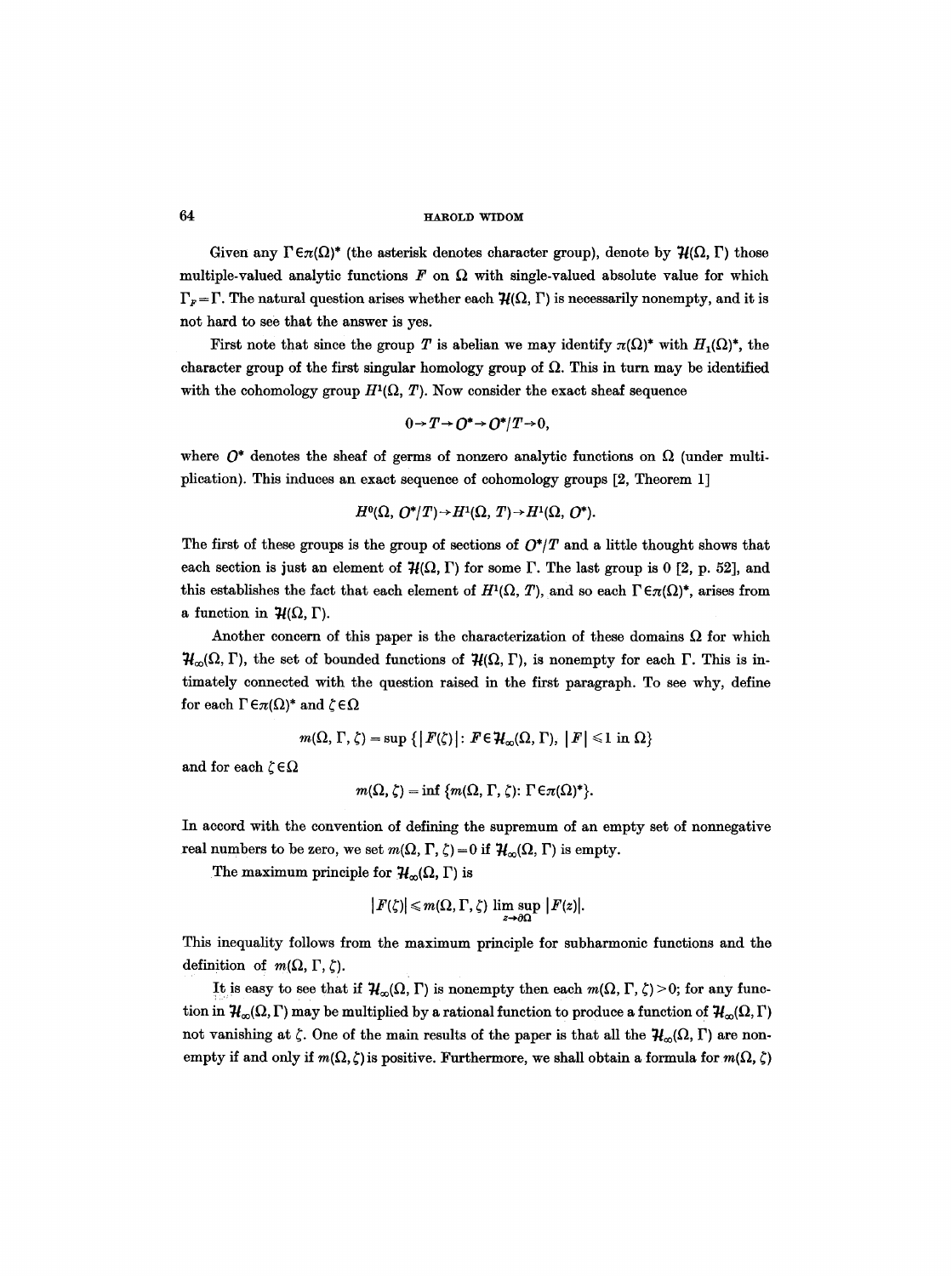and this will give us a criterion for determing whether all the  $H_{\infty}(\Omega, \Gamma)$  are nonempty; we simply check whether  $m(\Omega, \zeta)$  is positive or zero.

We should point out here that in case  $\Omega$  is finitely connected, with each complementary component containing more than one point, there is no question about the existence of functions belonging to  $\mathcal{H}_n(\Omega, \Gamma)$ . For  $\Omega$  is conformally equivalent to (and may therefore be assumed to be) a domain bounded by analytic Jordan curves. One can find a slightly larger domain  $\Omega_1$  (the closure of  $\Omega$  lying in  $\Omega_1$ ) with  $\pi(\Omega_1) \approx \pi(\Omega)$ . We know that for each  $\Gamma$  there is an  $F \in \mathcal{H}(\Omega_1, \Gamma)$ . Then *F*, restricted to  $\Omega$ , belongs to  $\mathcal{H}_{\infty}(\Omega, \Gamma)$ . The same thing can of course be proved without any heavy machinery.

In this case also there is a formula for  $m(\Omega, \zeta)$  which was derived in [7]. The technique used in the present paper will involve approximating an arbitrary domain by appropriate finitely connected domains and showing that  $m(\Omega, \zeta)$  is continuous in  $\Omega$ . The formula for  $m(\Omega, \zeta)$  in the finitely-connected case, which involves critical values of a certain function, must be restated in a form suitable for extension to the general case. This is accomplished by exploiting the relation between the number of critical points of the function and the connectivity characteristics of  $\Omega$ .

At the end of the paper we shall give some applications to problems that motivated our work. It is interesting that although they all concern single-valued analytic functions, their investigation leads naturally to the consideration of certain multiple-vahied functions.

#### **II.** Determination of  $m(\Omega, \zeta)$

If  $\Omega$  is finitely connected with each complementary component a continuum (compact connected set containing more than one point) then the formula for  $m(\Omega, \zeta)$  given by Theorem 5.6 of [7] is

$$
m(\Omega,\zeta)=\exp\big\{-\sum g(z_j,\zeta)\big\},\qquad \qquad (1)
$$

where  $g(z, \zeta)$  is Green's function for  $\Omega$  with pole at  $\zeta$  and the  $z_i$  are its critical points. We shall outline here the derivation of this.

I

The idea is to use a dual extremum problem. It can be shown that for  $\zeta = \infty$  (the general case can be reduced to this) we have

$$
m(\Omega,\Gamma,\,\infty)=\inf\frac{1}{2\pi}\int_{\partial\Omega}\big|f(z)\big|\,\big|dz\big|,
$$

where the infimum is taken over all  $f \in \mathcal{H}_1(\Omega, \Gamma^{-1})$  satisfying

$$
f(\infty) = 0, \quad |f'(\infty)| = 1. \tag{2}
$$

5 -- 702904 *Acta mathematlca* 126. Imprim6 le 8 Janvier 1971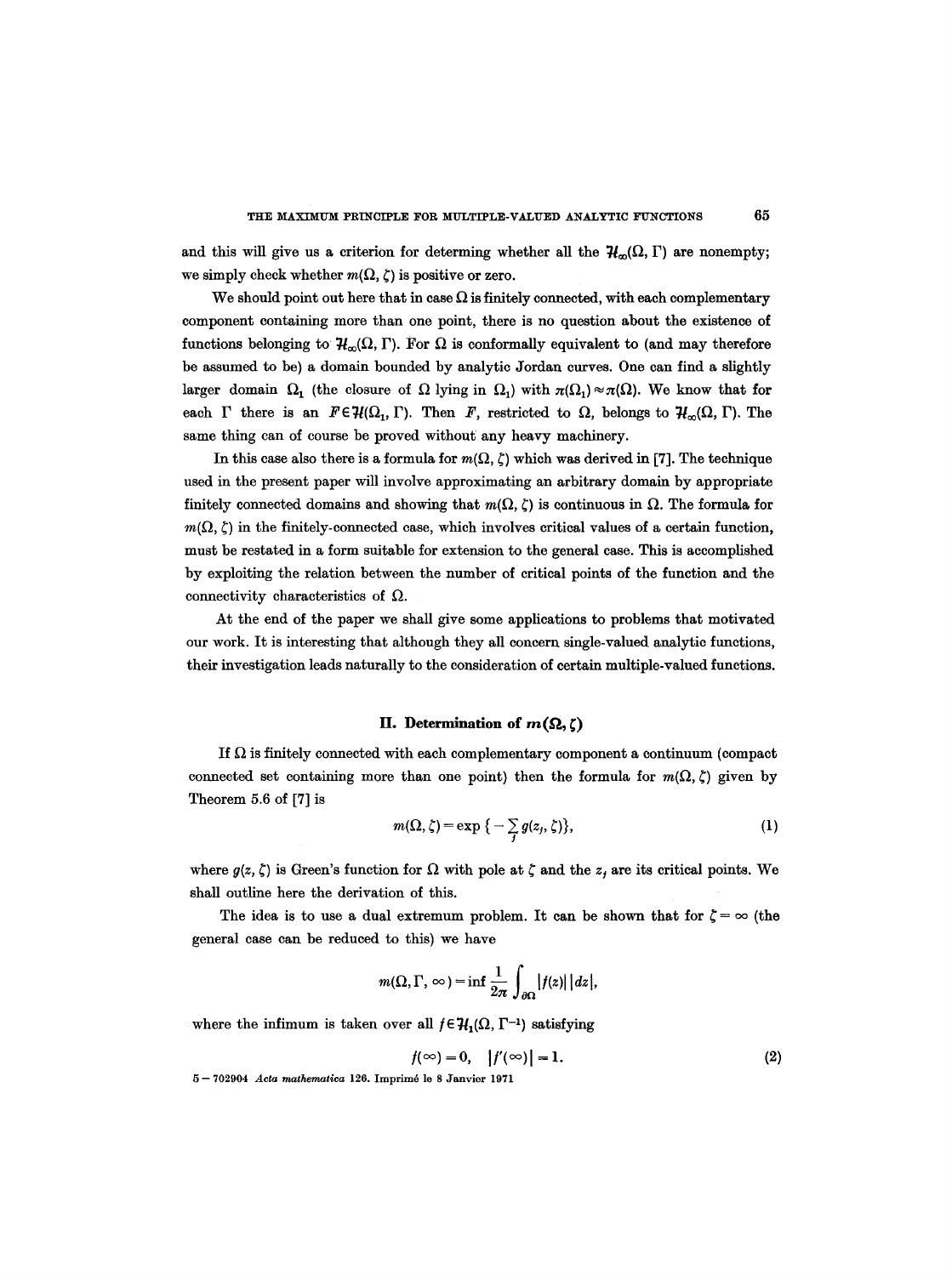## 66 **RAACLD WIDOM**

 $(\mathcal{H}_p(\Omega, \Gamma))$  for  $p < \infty$  consists of those functions of  $\mathcal{H}(\Omega, \Gamma)$  the *p*th powers of whose absolute values possess harmonic majorants. We may assume  $\partial\Omega$  as smooth as desired since the problem is conformally invariant.) Therefore

$$
m(\Omega,\infty)=\inf\frac{1}{2\pi}\int_{\partial\Omega}|f(z)||dz|,
$$

where now the infimum is taken over all f belonging to any  $H_1(\Omega, \Gamma)$  and satisfying (2). Write

$$
\Phi(z,\zeta)=\exp\left\{g(z,\zeta)+i\tilde{g}(z,\zeta)\right\},\,
$$

where the tilde denotes harmonic conjugate. The  $z_j$  are exactly the zeros of  $\Phi'(z, \infty)$ . Thus for any  $f$  satisfying  $(2)$ , the function

$$
h(z) = \left| f(z) \frac{\Phi(z, \infty)}{\Phi'(z, \infty)} \prod_j \Phi(z, z_j)^{-1} \right|
$$

is subharmonic in  $\Omega$  and equal to

$$
\left|\prod_j \Phi(\infty,z_j)^{-1}\right| = \exp\left\{-\sum_j g(z_j,\infty)\right\}
$$

at  $\infty$ . (Here we have used the symmetry of Green's function.) Since harmonic measure at  $\infty$  is  $(2\pi)^{-1}$   $d\Phi(z, \infty)$  this gives

$$
\exp\big\{-\sum_j g(z_j,\,\infty)\big\}\leq \frac{1}{2\pi}\int_{\partial\Omega}h(z)\,\big|d\,\Phi(z,\,\infty\big)\big|=\frac{1}{2\pi}\int_{\partial\Omega}|f(z)|\,\big|\,dz\big|.
$$

Equality is achieved for the function

$$
f(z) = \frac{\Phi'(z, \infty)}{\Phi(z, \infty)} \prod_j \frac{\Phi(z, z_j)}{\Phi(z_j, \infty)}.
$$

This indicates how (1) is derived. It is important for us to note that the number of critical points  $z_i$  is one less than the number of complementary components of  $\Omega$ . For the number of critical points is the number of zeros of the single-valued function

$$
\frac{d}{dz}\left\{g(z,\zeta)+i\tilde{g}(z,\zeta)\right\}.
$$

The function has one pole, so the number of zeros is (again think of  $\Omega$  as bounded)

$$
1 + \frac{1}{2\pi} \Delta_{\partial\Omega} \arg \frac{d}{dz} \left\{ g(z, \zeta) + i\tilde{g}(z, \zeta) \right\} = 1 + \frac{1}{2\pi} \Delta_{\partial\Omega} \arg \frac{|dz|}{dz}
$$
  
= 1 + (number of components) - 2 (3)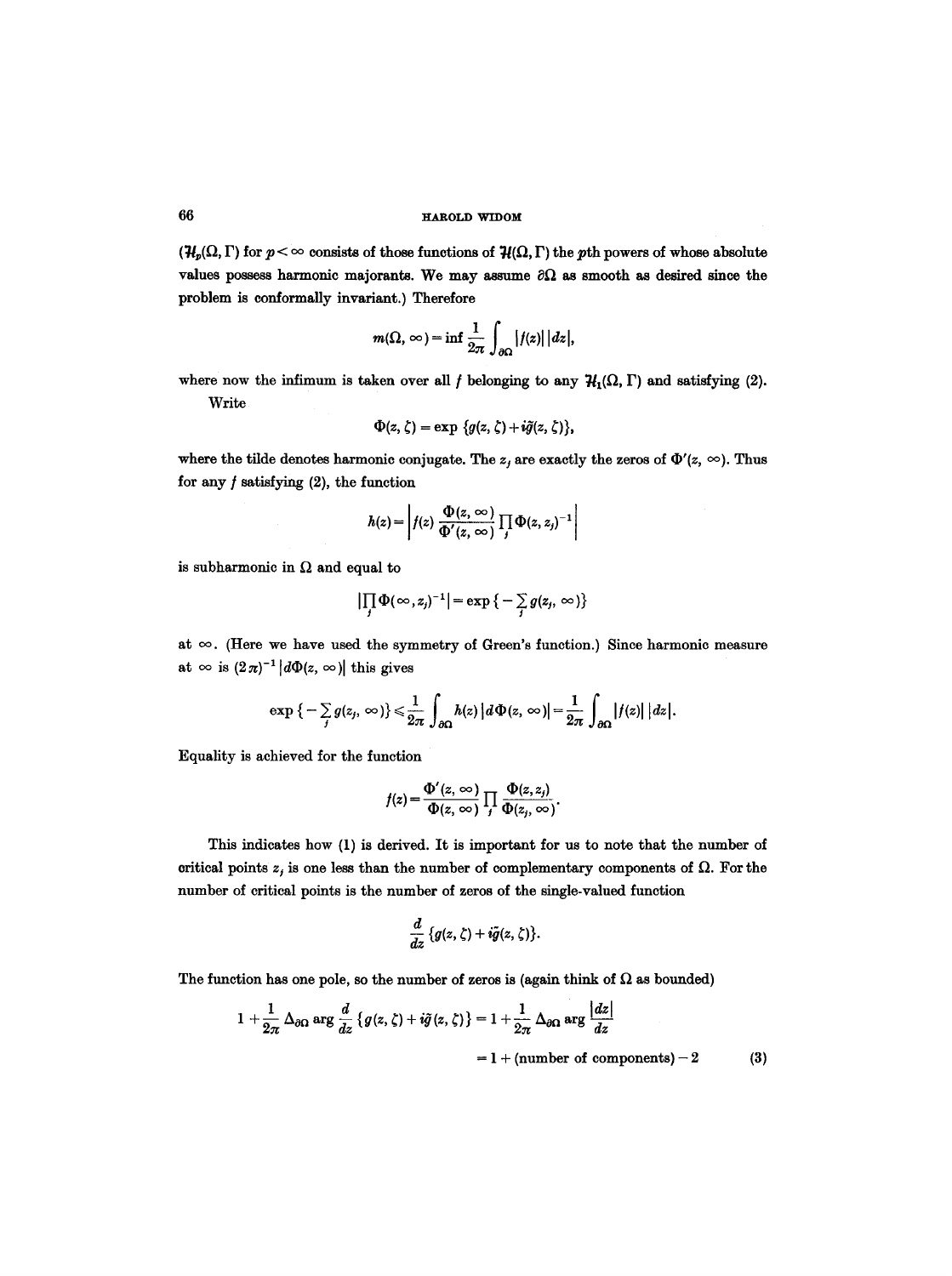since the outer curve of  $\partial\Omega$  is described counterclockwise, the inner curves clockwise. The number of zeros is thus equal to one less then the number of complementary components, or equivalently equal to the (first) Betti number of  $\Omega$ .

Consider now a general domain  $\Omega$  in the sphere. Suppose  $\Omega_1$  is a subdomain of  $\Omega$  each of whose complementary components contains a complementary component of  $\Omega$ . (Roughly speaking each hole in  $\Omega_1$  arises from some hole in  $\Omega$ .) Then every cycle in  $\Omega_1$  which is homologous to zero in  $\Omega$  is also homologous to zero in  $\Omega_1$ . Thus the map

$$
H_1(\Omega_1) \rightarrow H_1(\Omega)
$$

induced by the inclusion  $\Omega_1 \rightarrow \Omega$  is injective. This implies that the induced map

$$
H_1(\Omega)^* \to H_1(\Omega_1)^*
$$

is surjeetive (since a character on a subgroup extends to a character on the group). Because of the fact, already noted, that  $H_1$  and  $\pi$  have the same character groups this shows that the map

$$
\varphi_1: \pi(\Omega)^* \to \pi(\Omega_1)^* \tag{4}
$$

is surjective.

A function in  $H_{\infty}(\Omega, \Gamma)$  when restricted to  $\Omega_1$  is a function in  $H_{\infty}(\Omega_1, \varphi_1(\Gamma))$ . Thus since  $\varphi_1$  is surjective it follows immediately that  $m(\Omega, \zeta) \leq m(\Omega_1, \zeta)$  for each  $\zeta \in \Omega_1$ .

LEMMA 1.1. Suppose  $\Omega$  is the union of an increasing family of subdomains  $\Omega_1, \Omega_2, ...,$ where each  $\Omega_n$  has the property that each of its complementary components contains a comple*mentary component of*  $\Omega$ *. Then for any*  $\zeta$ 

$$
m(\Omega,\zeta)=\lim_{n\to\infty}m(\Omega_n,\zeta).
$$

*Proo].* We have the maps

$$
\varphi_n: \pi(\Omega)^* \to \pi(\Omega_n)^*.
$$

Normal family considerations show that for each  $\Gamma \in \pi(\Omega)^*$  one can find

$$
F_n \in \mathcal{H}_\infty(\Omega_n, \varphi_n(\Gamma)) \tag{5}
$$

satisfying 
$$
|F_n| \leq 1
$$
 in  $\Omega_n$ ,  $|F_n(\zeta)| = m(\Omega_n, \varphi_n(\Gamma), \zeta)$ ,

at least for n so large that  $\zeta \in \Omega_n$ . By passing to a subsequence if necessary, we may assume that  ${F_n}$  converges uniformly on compact subsets of  $\Omega$  to an F which satisfies

$$
|F| \leq 1 \text{ in } \Omega, \quad |F(\zeta)| \geqslant \limsup_{n \to \infty} m(\Omega_n, \zeta).
$$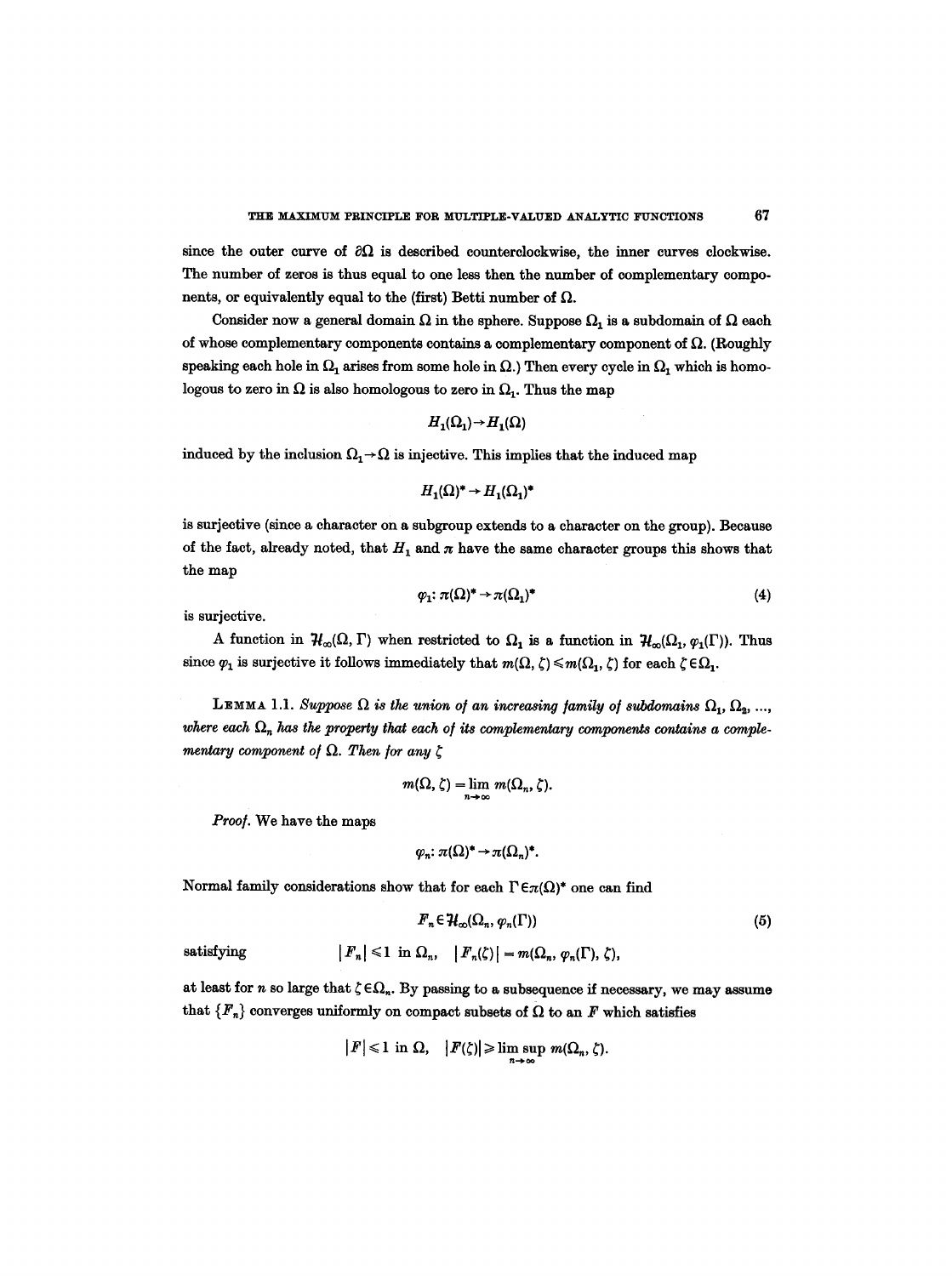To find  $\Gamma_F$  note that since each cycle  $\gamma$  lies in a compact subset of  $\Omega$ .

$$
\Gamma_F(\gamma) = \exp \left\{ i \Delta_\gamma \arg F \right\} = \lim_{n \to \infty} \exp \left\{ i \Delta_\gamma \arg F_n \right\}
$$

and because of (5) this is just  $\Gamma(\gamma)$ . Hence  $F \in \mathcal{H}_{\infty}(\Omega,\Gamma)$ , so that

$$
m(\Omega,\Gamma,\zeta) \geq \limsup_{n\to\infty} m(\Omega_n,\zeta).
$$

Since this holds for all  $\Gamma$ ,

$$
m(\Omega,\zeta) \geqslant \limsup_{n\to\infty} m(\Omega_n,\zeta).
$$

But since  $m(\Omega, \zeta) \leq m(\Omega_n, \zeta)$  for each n, the lemma follows.

We can now combine Lemma 1.1 with formula (1), suitably reinterpreted, to calculate  $m(\Omega, \zeta)$  in the general case. This will again be given in terms of the Green function  $g(z, \zeta)$ for  $\Omega$  (which is identically  $+\infty$  if the complement has zero logarithmic capacity).

**THEOREM 1.** *Denote by B(* $\alpha$ *) the first Betti number of the domain* 

$$
\Omega_{\alpha} = \{ z \in \Omega : g(z, \zeta) > \alpha \}.
$$
  
Then we have 
$$
m(\Omega, \zeta) = \exp \left\{ - \int_{0}^{\infty} B(\alpha) d\alpha \right\}.
$$
 (6)

A remark is in order before we prove the theorem. Here is why each  $\Omega_{\alpha}$  is a domain, that is, a connected open set. If  $g(z, \zeta) = +\infty$  then  $\Omega_{\alpha} = \Omega$  for each  $\alpha$ . If  $g(z, \zeta) \neq +\infty$  and if  $\Omega_a$  were disconnected it would have a component  $\Omega$  not containing  $\zeta$ , therefore throughout which  $g(z, \zeta)$  is harmonic. But at each boundary point  $z_0$  of  $\tilde{\Omega}$ , except for a subset of  $\partial\Omega$  of logarithmic capacity zero,

$$
\limsup_{z\to z_0} g(z,\zeta)\leqslant \alpha
$$

so that we would have the incorrect inequality  $g(z, \zeta) \leq \alpha$  throughout  $\Omega$ . (See [5], Theorems III. 28, 33, 36.)

To prove the theorem suppose first that  $\Omega$  is finitely connected with each complementary component a continuum. Then  $\Omega_{\alpha}$  has Green function  $g(z, \zeta) - \alpha$ . Since, as we have seen, the number of critical points of Green's function for a finitely connected domain (each of whose complementary components is a continuum) is the Betti number, the number of critical values of  $g(z, \zeta)$  which exceed  $\alpha$  is  $B(\alpha)$ . It follows that

$$
\sum g(z_j, \zeta), \qquad (7)
$$

the sum of the critical values of  $g(z, \zeta)$ , equals

$$
\int_0^\infty B(\alpha)\,d\alpha.\tag{8}
$$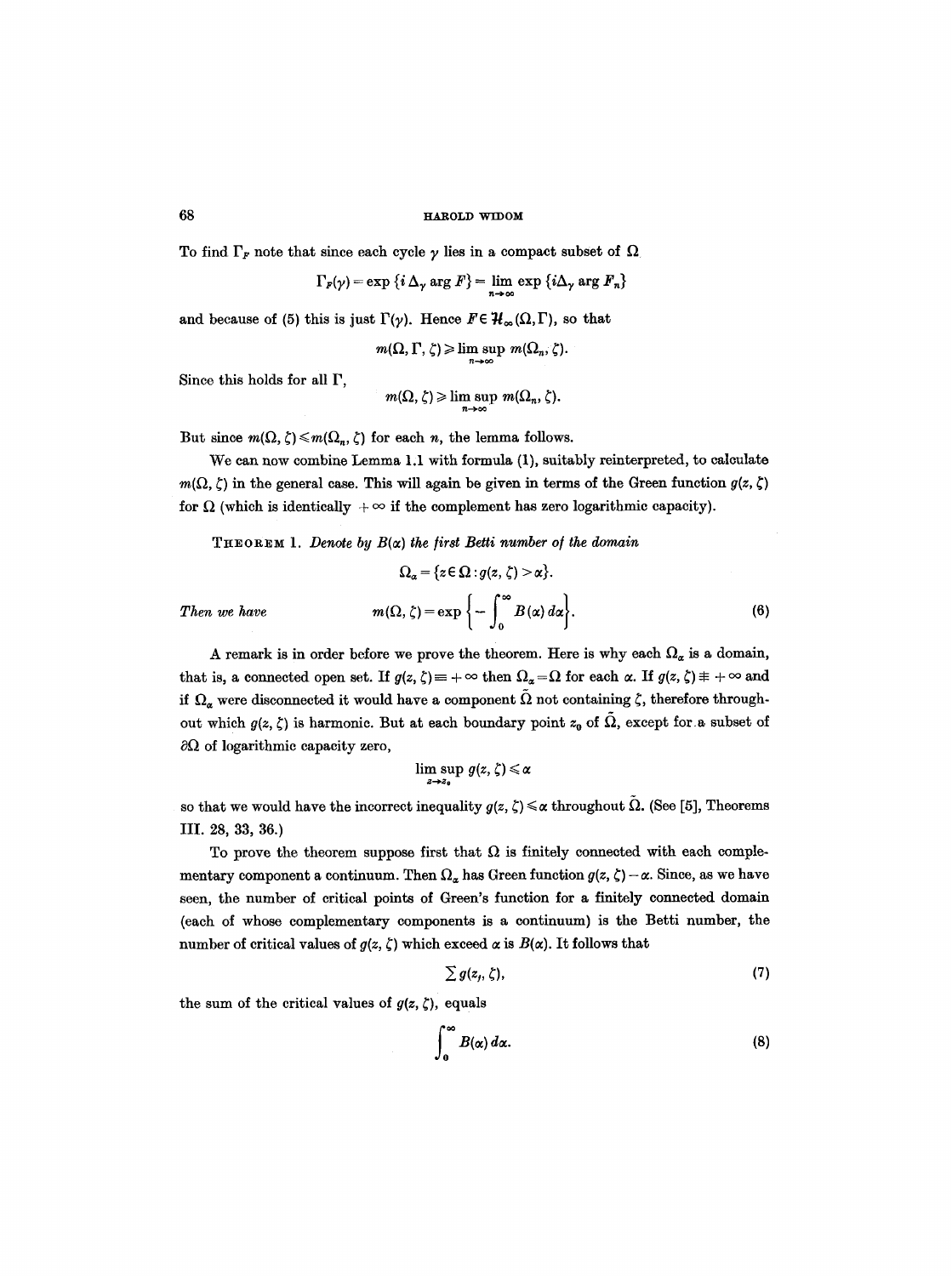Now take a general  $\Omega$ . Find a sequence of subdomains.  $\Omega_1 \subset \Omega_2 \subset \ldots \subset \Omega$  satisfying

 $\Omega$  =  $\bigcup \Omega_n$ 

and such that each component of the complement of  $\Omega_n$  contains a component of the complement of  $\Omega$ .

Moreover, we require that all complementary domains of the  $\Omega_n$  are continua. (It is a simple exercise to show that a sequence of domains with these properties exists.) If  $B_n(x)$ denotes the obvious function then by counting complementary components it is easy to see that for each  $\alpha > 0$ 

$$
B_n(\alpha) \leqslant B_{n+1}(\alpha), \quad \lim_{n \to \infty} B_n(\alpha) = B(\alpha).
$$

The validity of (6) now follows from its validity for each  $\Omega_n$ , Lemma 1.1, and the monotone convergence theorem.

COROLLARY 1.1. *If*  $g(z, \zeta) = +\infty$  then  $m(\Omega, \zeta) = 0$  unless  $\Omega$  is the sphere minus at most *one point in which case*  $m(\Omega, \zeta) = 1$ *.* 

*Proof.* For each  $\alpha$ ,  $\Omega_{\alpha} = \Omega$  so that  $B(\alpha)$  is constantly equal to the first Betti number of  $\Omega$ . The result follows.

In the proof of the theorem the passage from the sum of the critical values of  $g(z, \zeta)$ to the integral of the Betti number  $B(\alpha)$  made use of the harmonicity of g. (See (3).) However this is really not veryimportant. Indeed Morse theory allows one to make the same passage using only the fact that  $g$  has neither a local maximum nor minimum.

The one-dimensional analogue of this, incidentally, is related to the theorem that the total variation of a real-valued continuous function on the line is the integral, over  $\alpha$ , of the number of times the function takes the value  $\alpha$ . The following corollary should therefore not come as a great surprise.

COROLLARY 1.2. Let K be a compact subset of the real line,  $\Omega$  the complement of K in *the extended plane. Extend g(z)=g(z,*  $\infty$ *) to K by defining it to be zero there, and let* [a, b] *be the smallest closed interval on the line which contains K. Then* 

$$
m(\Omega, \infty) = \exp\left\{-\frac{1}{2} \operatorname{Var}(g; a, b)\right\}.
$$

*Proof.* We may assume  $g \neq +\infty$ . Since  $g(x+iy) > g(x)$  for  $y \neq 0$ , each component of  $\Omega_{\alpha}$  (necessarily a bounded subset of the plane) contains a unique interval on the line. Hence  $B(x)$  is one less than the number of components of [a, b] on which  $g(x) \leq \alpha$ . It follows easily that  $\int_0^\infty B(\alpha) d\alpha$  is exactly twice the total variation of  $g(x)$  on [a, b].

Here is another case where  $m$  is easily computed.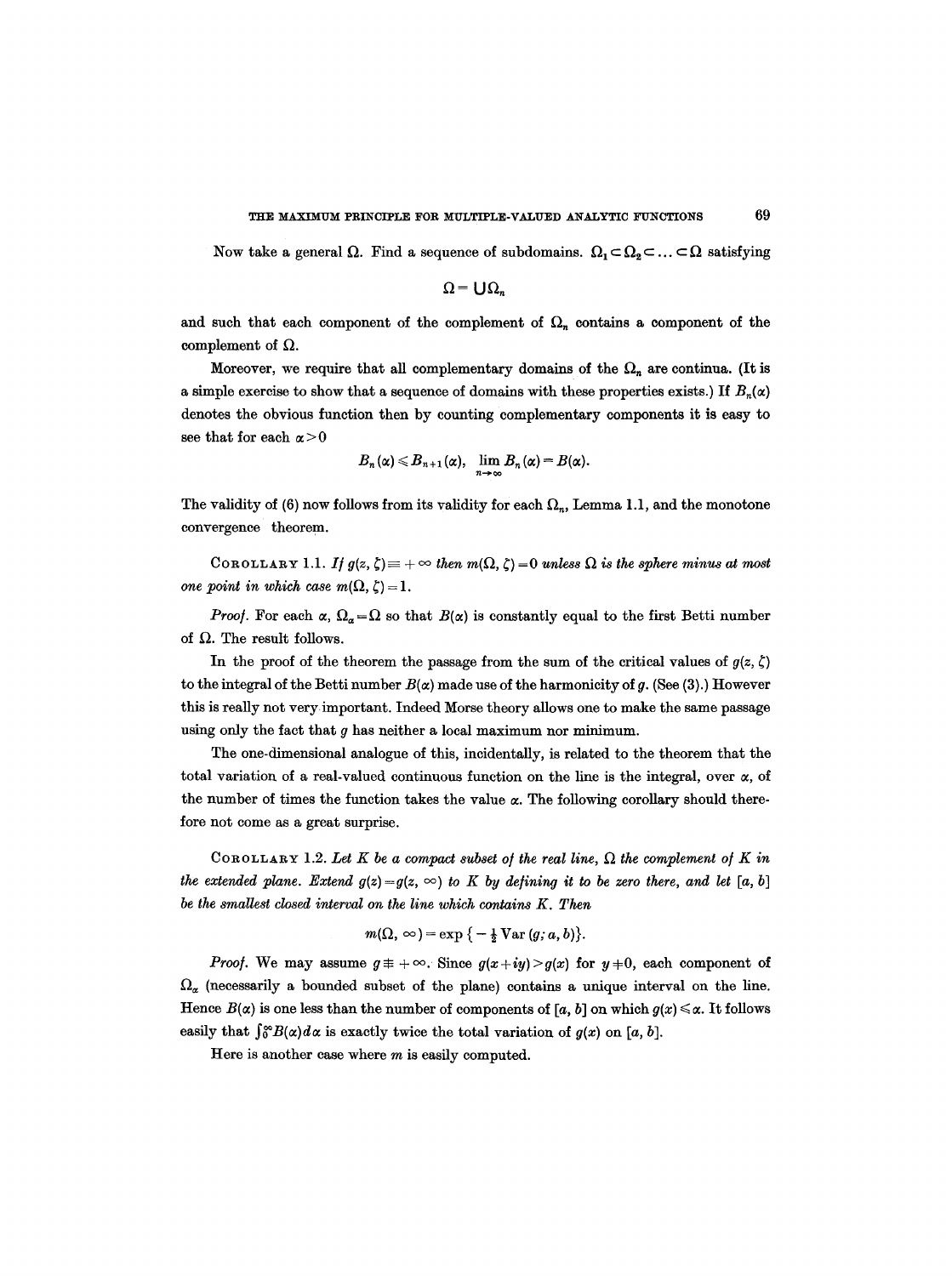COROLLARY 1.3. Suppose the complement of  $\Omega$  is a continuum and let S be a discrete *subset of*  $\Omega$ *. Then if*  $g(z, \zeta)$  *denotes Green's function for*  $\Omega$  *we have* 

$$
m(\Omega-S,\zeta)=\exp\big\{-\sum_{s\,\epsilon\,S}g(s,\zeta)\big\}.
$$

*Proof.* The domain  $\Omega - S$  also has  $g(z, \zeta)$  as its Green function since *S*, being countable, has logarithmic capacity zero. Moreover,

$$
\{z\in\Omega-S:g(z,\zeta)>\alpha\}
$$

is obtained from the simply connected domain

$$
\{z\!\in\!\Omega\!:\!g(z,\zeta)\!>\!\alpha\}
$$

by removing those points of S at which  $g(s, \zeta) > \alpha$ . In other words  $B(\alpha)$  for  $\Omega - S$  is equal to the number of points of S at which  $g(s, \zeta) > \alpha$ , and the result follows.

The statement of Corollary 1.3 destroys any hope one might have had that formula (1) extends to all domains. However, the extension is valid if  $\Omega$  is regular. Recall that this means  $g(z, \zeta)$  tends to zero as z tends to the boundary of  $\Omega$ .

COROLLARY 1.4. If  $\Omega$  is regular then

$$
m(\Omega,\zeta)=\exp\big\{-\sum_i g(z_j,\zeta)\big\},\,
$$

where the  $z_i$ , possibly infinite in number, are the critical points of  $g(z, \zeta)$ .

*Proof.* Since  $\Omega$  is regular, the closure of  $\Omega_a$  is a subset of  $\Omega$ . Therefore  $\Omega_a$  is itself finitely connected and bounded by continua. Hence, as at the beginning of the proof of the theorem, the number of critical values of  $g(z, \zeta)$  which exceed  $\alpha$  is exactly  $B(\alpha)$ . The result follows.

## **HI.** The Classes  $\mathcal{H}_{\infty}(\Omega, \Gamma)$

Our concern here is the characterization of those domains  $\Omega$  for which  $\mathcal{H}_{\infty}(\Omega, \Gamma)$  is nonempty for all  $\Gamma \in \pi(\Omega)^*$ .

THEOREM 2. A necessary and sufficient condition that each  $H_{\infty}(\Omega, \Gamma)$  be nonempty is *that for some (and hence all)*  $\zeta \in \Omega$  *we have m(* $\Omega$ ,  $\zeta$ ) > 0.

It is trivial that if  $m(\Omega, \zeta) > 0$  for some  $\zeta$  then each  $\mathcal{H}_{\infty}(\Omega, \Gamma)$  is nonempty. We already noted in the introduction that if  $H_{\infty}(\Omega, \Gamma)$  is nonempty then  $m(\Omega, \Gamma, \zeta) > 0$ . Thus what is to be proved is that if  $m(\Omega, \Gamma, \zeta)$  is positive for each  $\Gamma$  then its infimum over  $\Gamma$ , namely  $m(\Omega, \zeta)$ , is also positive. We may assume  $\Omega$  possesses a Green function.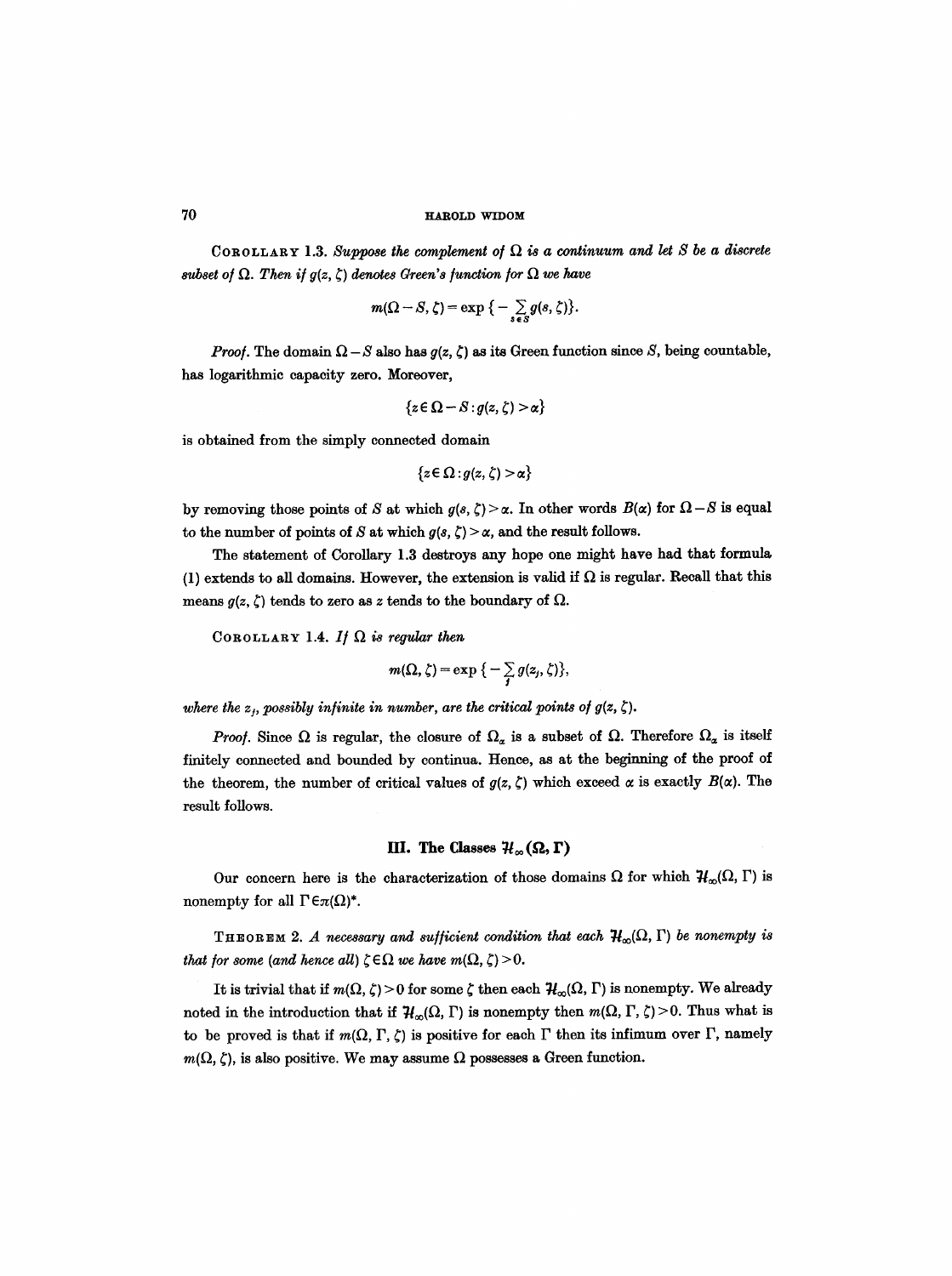LEMMA 2.1. Let  $\Omega_1$  be a finitely connected subdomain of  $\Omega$  each of whose complementary *components contain a complementary component of*  $\Omega$ *. Let*  $\zeta \in \Omega_1$ *. Then there is a constant*  $m>0$  such that for any  $\Gamma_1 \in \pi(\Omega_1)^*$  there is an F, defined and analytic on  $\Omega$  with single-valued *absolute value, satisfying* 

$$
|F| \leq 1 \ \text{on} \ \Omega, \quad |F(\zeta)| \geq m, \quad \Gamma_{F|\Omega_1} = \Gamma_1.
$$

*Proof.* We may suppose  $\infty$   $\in \Omega$ . Denote the components of the complement of  $\Omega_1$ by  $C_1, ..., C_n, C_{\infty}$ , where  $\infty \in C_{\infty}$ . For each  $j \leq n$  pick a point  $\zeta_j$  in  $C_j$  but not in  $\Omega$ . This is possible by our assumption on  $\Omega_1$ . We can also find a family of cycles  $\gamma_1, ..., \gamma_n$  forming a homology basis for  $\Omega_1$  and for which

$$
\Delta_{\gamma_i} \arg (z - \zeta_k) = 2 \pi \delta_{ik}.
$$

Let  $a_j$  be any one of the values of

$$
(2\,\pi i)^{-1}\,\log\,\Gamma_1(\gamma_j)
$$

**and set** 

$$
\alpha_j = \frac{n}{2\pi} \Delta_{\gamma_j} \tilde{g}(z, \infty) + a_j - \left[\frac{n}{2\pi} \Delta_{\gamma_j} \tilde{g}(z, \infty) + a_j\right]
$$

(brackets denote "greatest integer in") so that  $0 \le \alpha_i < 1$ . Finally consider

$$
G(z) = \exp \big\{-n[g(z, \infty) + i\tilde{g}(z, \infty)]\big\}\prod_{j=1}^n (z-\zeta_j)^{\alpha_j}.
$$

Then G has an upper bound on  $\Omega$ , and lower bound at  $\zeta$ , independent of the  $\alpha$ , and so of  $\Gamma_1$ , and clearly

$$
\Gamma_{G|\Omega_1} = \Gamma_1.
$$

An appropriate constant multiple of  $G$  has all the required properties.

LEMMA 2.2. Let  $\Omega$ ,  $\Omega_1$  be as in Lemma 2.1,  $\varphi_1$  the map (4). Then if  $m(\Omega, \zeta) = 0$  we *have for each*  $\Gamma_1 \in \pi(\Omega_1)^*$ 

$$
\inf \{m(\Omega,\Gamma,\zeta): \Gamma \in \varphi_1^{-1}(\Gamma_1)\}=0.
$$

*Proof.* The inequality

$$
m(\Omega, \overline{\Gamma}, \zeta) \geqslant m(\Omega, \Gamma, \zeta) m(\Omega, \overline{\Gamma}/\Gamma, \zeta)
$$

holds for any  $\Gamma, \overline{\Gamma} \in \pi(\Omega)^*$ . By Lemma 2.1 there is, for each  $\overline{\Gamma} \in \pi(\Omega)^*$ , some  $\Gamma \in \pi(\Omega)^*$ satisfying

$$
\varphi_1(\Gamma) = \varphi_1(\Gamma)/\Gamma_1, \quad m(\Omega, \Gamma, \zeta) \ge m,
$$
  
and so  

$$
m(\Omega, \overline{\Gamma}, \zeta) \ge m \cdot m(\Omega, \overline{\Gamma}/\Gamma, \zeta).
$$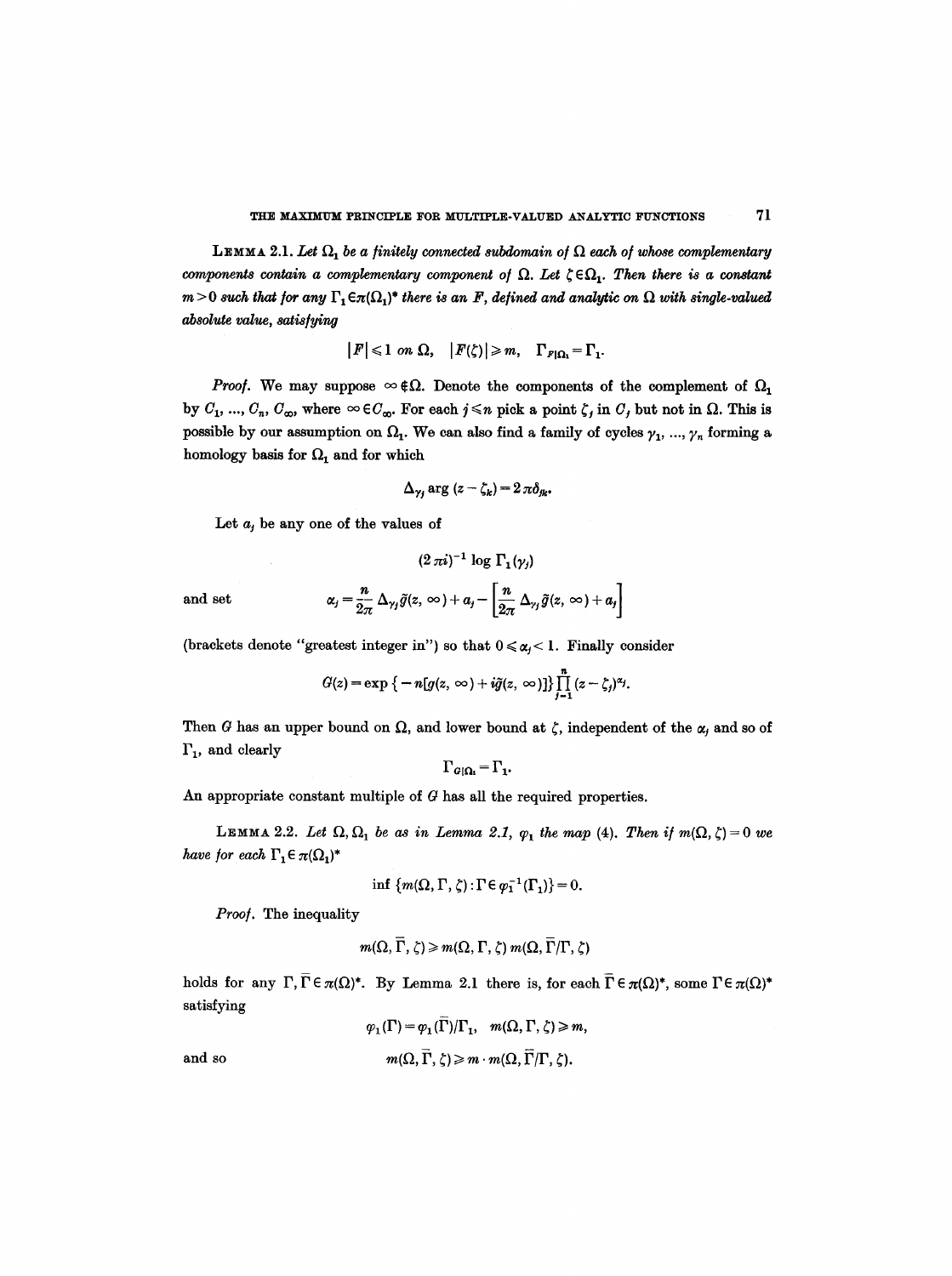Consequently, since  $\varphi_1(\overline{\Gamma}/\Gamma) = \Gamma_1$ ,

$$
m(\Omega, \overline{\Gamma}, \zeta) \geq m \cdot \inf \{m(\Omega, \Gamma, \zeta) : \varphi_1(\Gamma) = \Gamma_1\}.
$$

This holds for all  $\Gamma \in \pi(\Omega)^*$ . If we take the infimum of the left side we get  $m(\Omega, \zeta)$  which is zero. Therefore the right side of the inequality is zero and the lemma is established.

We shall now prove the theorem by showing that if  $m(\Omega, \zeta)=0$  we can produce a  $\Gamma \in \pi(\Omega)^*$  for which  $m(\Omega, \Gamma, \zeta) = 0$ .

Let  $\Omega_1, \Omega_2, ...$  be as in the statement of Lemma 1.1. Suppose further that if  $j \leq k$ then each complementary component of  $\Omega_i$  contains a complementary component of  $\Omega_k$ . Then in addition to the surjective maps

$$
\varphi_n : \pi(\Omega)^* \to \pi(\Omega_n)^*
$$

we have surjective maps  $\varphi_{ik} : \pi(\Omega_k)^* \to \pi(\Omega_i)^*, ~ j < k.$ 

By exactly the same argument as used in proving Lemma 1.1 one can show that for any fixed  $\Gamma_i \in \pi(\Omega_i)^*$ ,

$$
\inf \{m(\Omega,\Gamma,\zeta):\Gamma\in \varphi_j^{-1}(\Gamma_j)\}=\lim_{n\to\infty}\inf \{m(\Omega_n,\Gamma_n,\zeta):\Gamma_n\in \varphi_{jn}^{-1}(\Gamma_j)\}.
$$

Thus because of our assumption that  $m(\Omega, \zeta) = 0$  and Lemma 2.2 we have for each j and any  $\Gamma_j \in \pi(\Omega_j)^*$ ,

$$
\lim_{n\to\infty}\inf\,\{m(\Omega_n,\Gamma_n,\zeta):\Gamma_n\in\varphi_{1n}^{-1}(\Gamma_j)\}=0.
$$

One can now find inductively a sequence  $\{n_i\}$  and for each i a  $\Gamma_i \in \pi(\Omega_{n_i})^*$  such that

$$
\varphi_{n_i, n_{i+1}}(\Gamma_{i+1}) = \Gamma_i, \quad m(\Omega_{n_i}, \Gamma_i, \zeta) \to 0. \tag{9}
$$

Now the first part of (9) is just a consistency relation which guarantees the existence of a  $\Gamma \in \pi(\Omega)$  such that  $\varphi_m(\Gamma) = \Gamma_i$  for each i. For this  $\Gamma$  we have clearly

$$
m(\Omega,\Gamma,\zeta)\leqslant m(\Omega_{n_i},\Gamma_i,\zeta)
$$

for each i, and so  $m(\Omega, \Gamma, \zeta) = 0$ .

The theorem is therefore established. Since the condition  $m(\Omega, \zeta) > 0$  is independent of the particular choice of  $\zeta$  we shall write simply  $m(\Omega) > 0$ . Theorem 1 gives us a necessary and sufficient condition for this:

$$
\int_0^\infty B(\alpha)\,d\alpha < \infty\,. \tag{10}
$$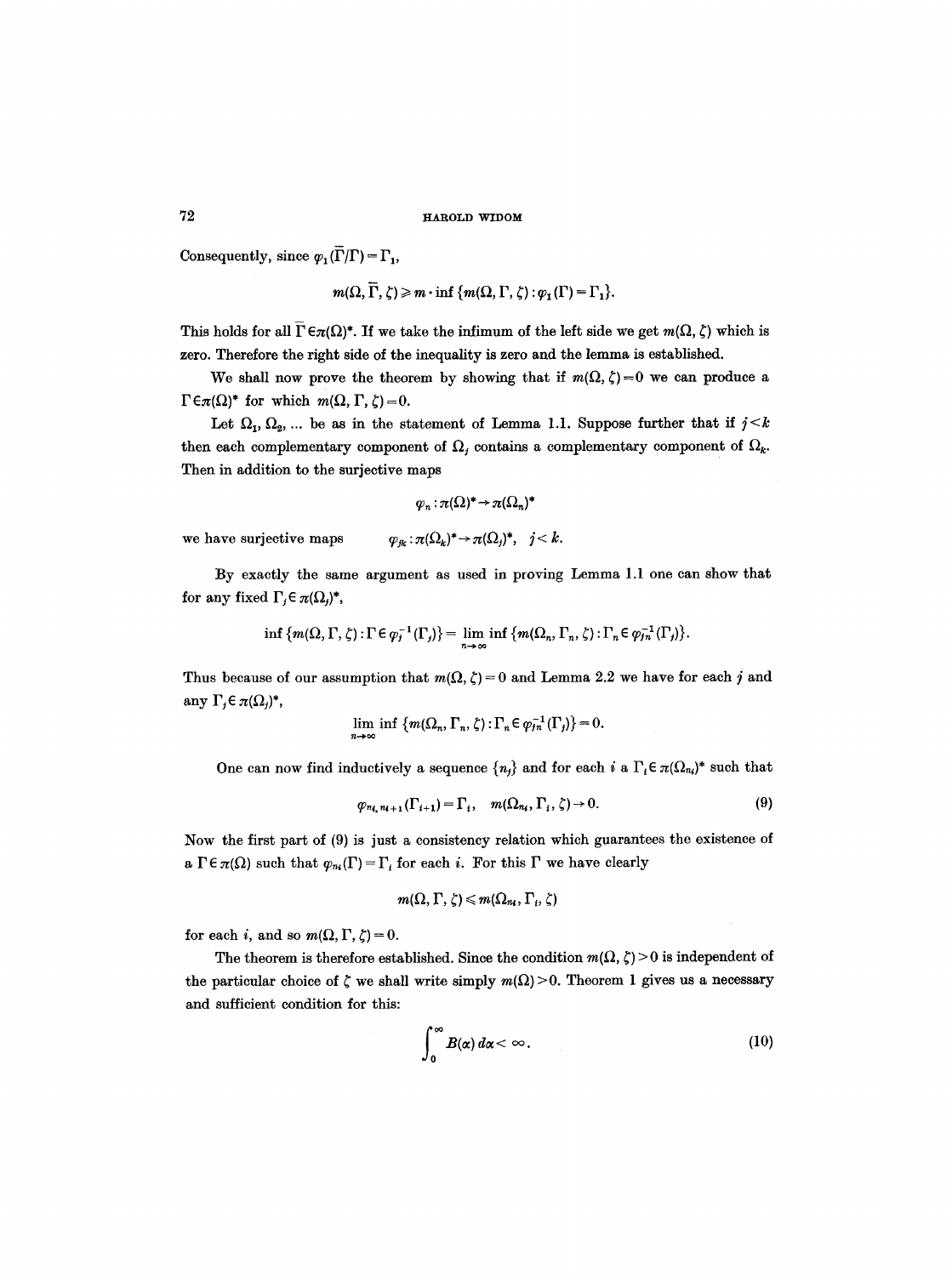If  $N(\alpha) = B(\alpha) + 1$  then  $N(\alpha)$  is just the number of complementary components of  $\Omega_a$ ; this is in some ways more convenient to work with than  $B(\alpha)$ . If  $g(z, \zeta) \neq +\infty$  then  $B(\alpha)$  is nonincreasing and equal to zero for large  $\alpha$ , so condition (10) is equivalent to

$$
\int_0^\delta N(\alpha)\,d\alpha < \infty
$$

for any positive  $\delta$ .

We shall see now that the problem of whether  $m(\Omega) > 0$  is in some sense a local one.

THEOREM 3. Suppose the complement of  $\Omega$  is the disjoint union of the infinite closed sets  $K_1, ..., K_n$ . Let  $\Omega_i$  be the complement of  $K_i$ . Then  $m(\Omega) > 0$  *if and only if each*  $m(\Omega_i) > 0$ .

First a lemma which enables us to take care of the problem of sets of logarithmic capacity zero.

LEMMA 3.1. If  $\Omega$  is an arbitrary domain, S a relatively closed subset of logarithmic *capacity zero and having an accumulation point in*  $\Omega$ *, then m(* $\Omega - S$ *) = 0.* 

*Proof.* The domains  $\Omega$  and  $\Omega - S$  possess the same Green function  $g(z, \zeta)$ . Since S is totally disconnected [5, Theorem III.5] we have, by an argument like that used in the proof of Corollary 1.3,

$$
m(\Omega - S, \zeta) = m(\Omega, \zeta) \exp \big\{ - \sum_{s \in S} g(s, \zeta) \big\}.
$$

But since S has an accumulation point in  $\Omega$ , the series diverges and we have  $m(\Omega - S) = 0$ .

To prove the theorem note first that it follows from the lemma that if any  $K_i$ , has logarithmic capacity zero then both  $m(\Omega)$  and  $m(\Omega_i)$  are zero. We need only consider, therefore, the case where all  $K_i$  have positive logarithmic capacity, so that the  $\Omega_i$  have finite Green functions  $g_i(z, \zeta)$  and  $\Omega$  has a finite Green function  $g(z, \zeta)$ .

For convenience we define g to be zero on the complement of  $\Omega$ , and similarly for the  $g_i$ . Thus the complement of  $\Omega_a$  is the set

$$
K_{\alpha} = \{z: g(z, \zeta) \leq \alpha\}
$$

and  $N(\alpha)$  is the number of connected components of  $K_{\alpha}$ . Analogously we have  $K_{i\alpha}$  and  $N_i(\alpha)$ .

Since  $g \leq g_{i}$  each component of  $K_{i\alpha}$  is contained in some component of  $K_{\alpha}$ . Every component of  $K_{\alpha}$  contains a point of the complement of  $\Omega$ . For a component of  $K_{\alpha}$  entirely contained in  $\Omega$  satisfies  $g(z, \zeta) = \alpha$  at each boundary point and so throughout the component. The component therefore contains no interior point. But it is clear that in the neigh-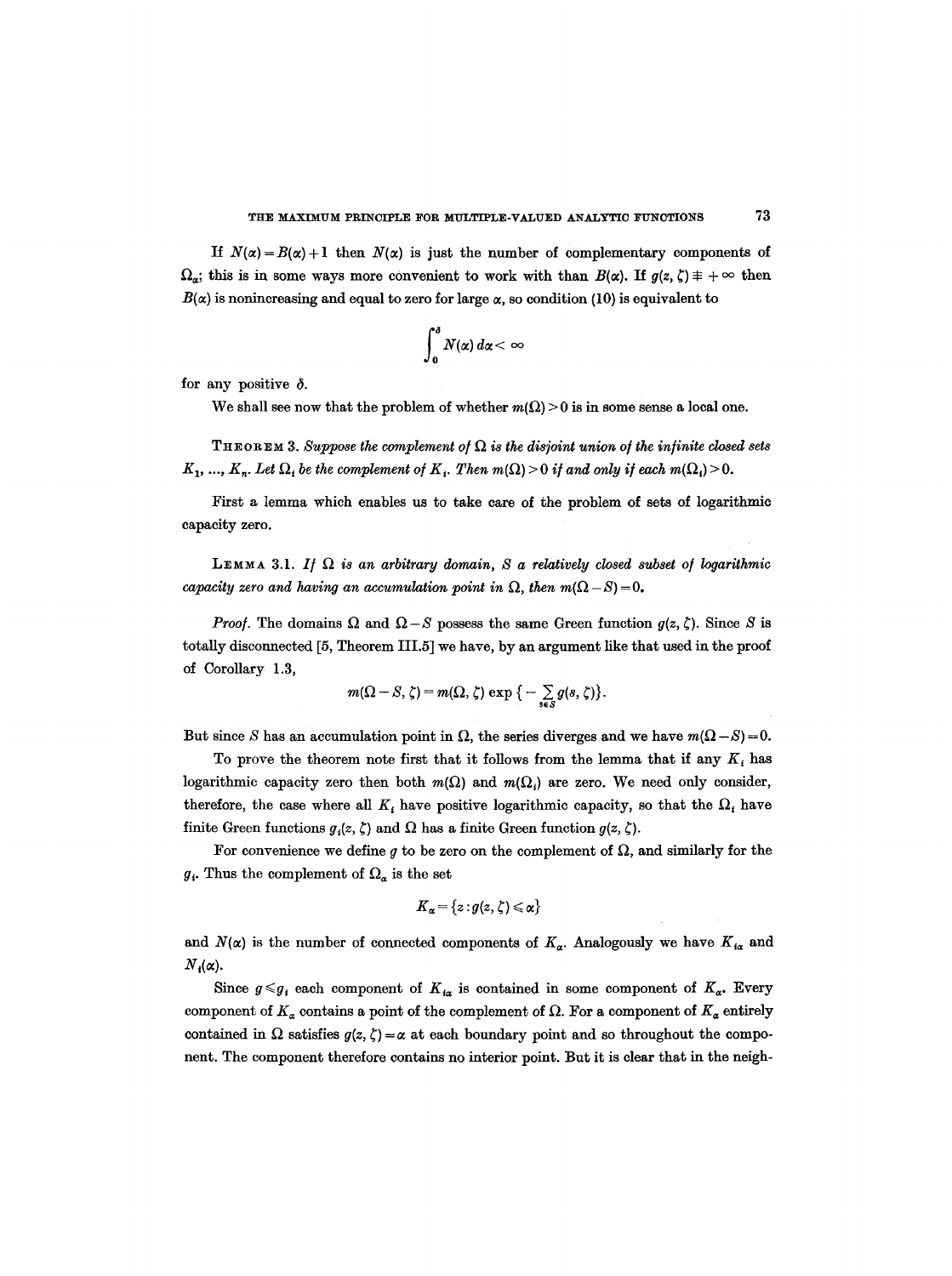borhood of each point where  $g(z, \zeta) = \alpha$  there is a connected open set, containing that point in its boundary, on which  $g(z, \zeta) < \alpha$ . Thus our component must have interior points, a contradiction.

Since each component of  $K_{\alpha}$  contains a point of some  $K_{i}$  it intersects, and therefore entirely contains, one of the components of  $K_{ia}$ . Hence

$$
N(\alpha) \leqslant \sum N_i(\alpha)
$$

and so  $m_i(\Omega) > 0$  for each i implies  $m(\Omega) > 0$ .

To prove the converse take any neighborhood  $U$  of  $K<sub>1</sub>$  whose closure is disjoint from  $K_2 \cup ... \cup K_n$ . For sufficiently large M we shall have

$$
g_1(z,\zeta) \leqslant Mg(z,\zeta) \tag{11}
$$

throughout U. Take  $\alpha$  so small that any component of  $K_{\alpha}$  that meets U is necessarily entirely contained in U. Also for  $\alpha$  sufficiently small,  $g_1(z, \zeta) \leq M\alpha$  implies  $z \in U$ , so each component of  $K_{1,M_\alpha}$  is contained in U. This component contains a point of  $K_1$ , by an argument presented above, and so meets a component of  $K_a$  which is necessarily also contained in U. Since (11) holds in U this component of  $K_{\alpha}$  is contained in the component of  $K_{1, M_{\alpha}}$  we started with. We have shown that for  $\alpha$  sufficiently small each component of  $K_{1, M\alpha}$  contains some component of  $K_{\alpha}$ , and so

$$
N_1(M\alpha) \leq N(\alpha).
$$

This shows that  $m(\Omega) > 0$  implies  $m(\Omega_1) > 0$ , and similarly all  $m(\Omega_i) > 0$ .

The analytic capacity  $\gamma(K)$  of a compact set K in the plane is defined to be sup  $[a_1]$ where the supremum is taken over all functions  $f$  analytic and single-valued in the complement  $\Omega$  of K, with power series expansion

$$
f(z) = a_0 + a_1 z^{-1} + \dots
$$

near  $z = \infty$ , and satisfying  $|f(z)| \leq 1$  for all  $z \in \Omega$ . We have already seen that except in the trivial case where K contains at most one point  $m(\Omega) > 0$  implies that  $C(K)$ , the logarithmic capacity of K, is positive. In fact even  $\gamma(K)$  must be positive. (We always have  $\gamma(K) \leq C(K)$ [9, p. 13].) To see this consider

$$
\Phi(z)=\exp\{g(z,\,\infty)+i\tilde{g}(z,\,\infty)\}.
$$

For any  $F \in \mathcal{H}_{\infty}(\Omega, \Gamma_{\Phi})$  the function  $F/\Phi$  is single-valued and analytic in  $\Omega$ . This gives the inequality

$$
\gamma(K) \geqslant C(K) m(\Omega, \Gamma_{\Phi}, \infty).
$$

Certainly therefore  $\gamma(K) \ge C(K) m(\Omega, \infty).$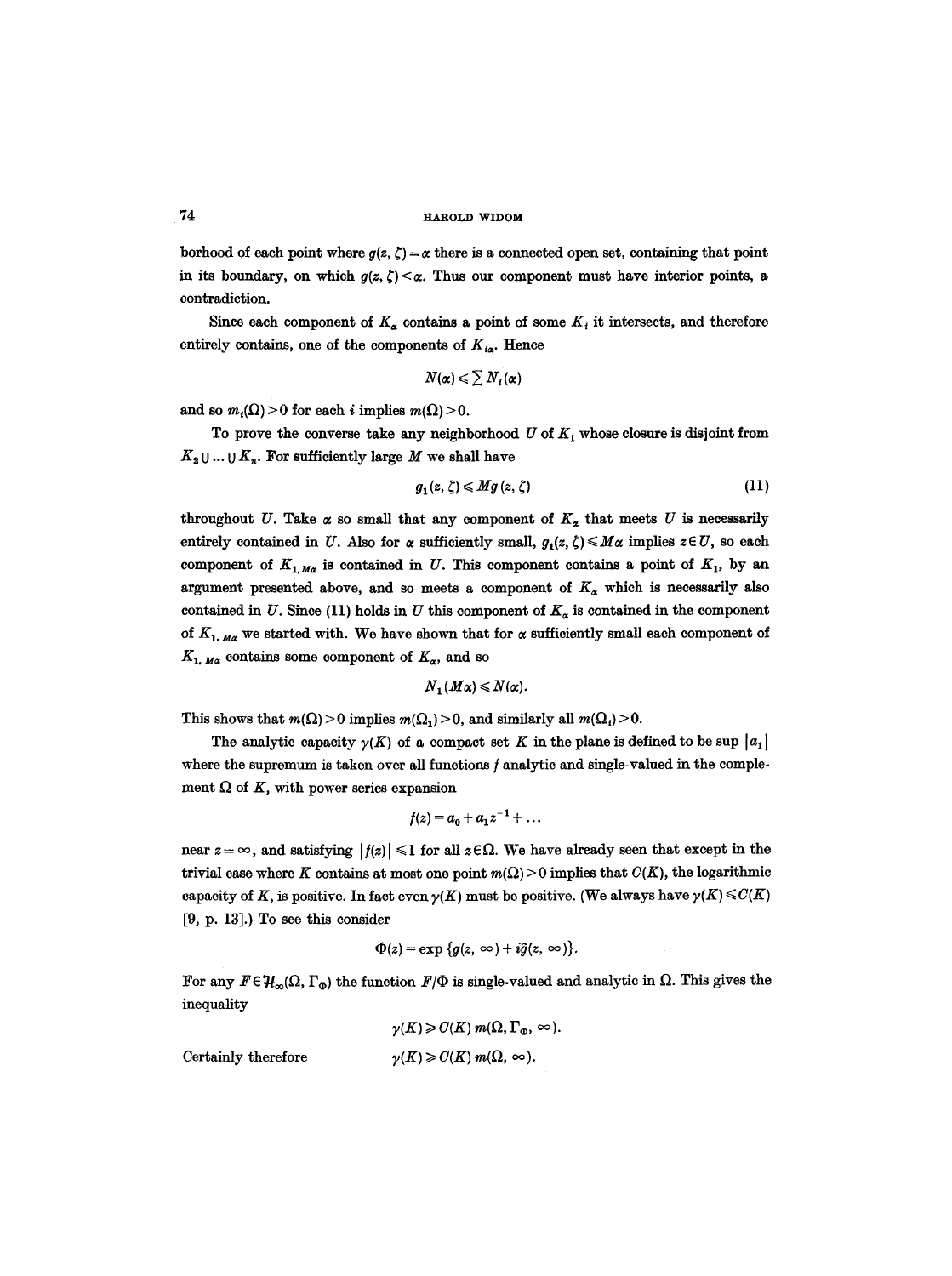The point  $\zeta = \infty$  is clearly not special. There are analogous analytic and logarithmic capacities defined with respect to any  $\zeta \in \Omega$ . Different  $\zeta$  generally give different values for the capacities, but analytic or logarithmic capacity zero is independent of the particular point chosen.

We have the following corollary of the theorem, a strengthening of Lemma 3.1.

COROLLARY 3.1. If  $\Omega$  is an arbitrary domain, K an infinite compact subset of  $\Omega$  of *analytic capacity zero, then*  $m(\Omega - K) = 0$ .

Since for a subset K of the line  $\gamma(K) > 0$  is equivalent to K having positive Lebesgue measure  $[9, p. 14]$ , Corollaries 1.1 and 3.1 have as a consequence the fact that if K has positive logarithmic capacity but zero Lebesgue measure then *g(z)* is not locally of bounded variation. Of course, this can also be proved directly.

Theorem 2 tells us that if each  $H_{\infty}(\Omega, \Gamma)$  is nonempty then there is a positive lower bound  $m(\Omega, \zeta)$  for the  $m(\Omega, \Gamma, \zeta)$ . In fact there is a positive lower bound when individual points  $\zeta$  are replaced by arbitrary compact subsets of  $\Omega$ . For each such set K define

$$
m(\Omega, \Gamma, K) = \sup \{ \inf_{\zeta \in K} |F(\zeta)| : F \in \mathcal{H}_{\infty}(\Omega, \Gamma), |F| \leq 1 \text{ in } \Omega \}
$$

$$
m(\Omega, K) = \inf \{ m(\Omega, \Gamma, K) : \Gamma \in \pi(\Omega)^{*} \}.
$$

THEOREM 4. If  $m(\Omega) > 0$  then  $m(\Omega, K) > 0$  for each compact subset K of  $\Omega$ .

*Proof.* Take any  $\zeta \in K$ . We know that for any  $\Gamma \in \pi(\Omega)^*$  there is an  $F \in \mathcal{H}_{\infty}(\Omega, \Gamma)$  satisfying

$$
|F(z)| \leq 1 \quad \text{for } z \in \Omega, \quad |F(\zeta)| = m(\Omega, \zeta).
$$

Let U be an open subset of  $\Omega$  containing K and whose closure is contained in  $\Omega$ . If z,  $(j = 1, ..., J)$  are the zeros of F in the closure of U then by the maximum principle

$$
|F(z)| \le \exp\left\{-\sum_{j=1}^J g(z_j, z)\right\}
$$
  

$$
\sum_{j=1}^J g(z_j, \zeta) \le \log m(\Omega, \zeta)^{-1}.
$$

and so in particular

Since  $g(z, \zeta)$  is bounded below in the closure of U we see that the number J has a finite upper bound independent of F.

Pick a point  $\xi \notin U$  and set

$$
G(z) = F(z) \prod_{j=1}^J \frac{z-\xi}{z-z_j}.
$$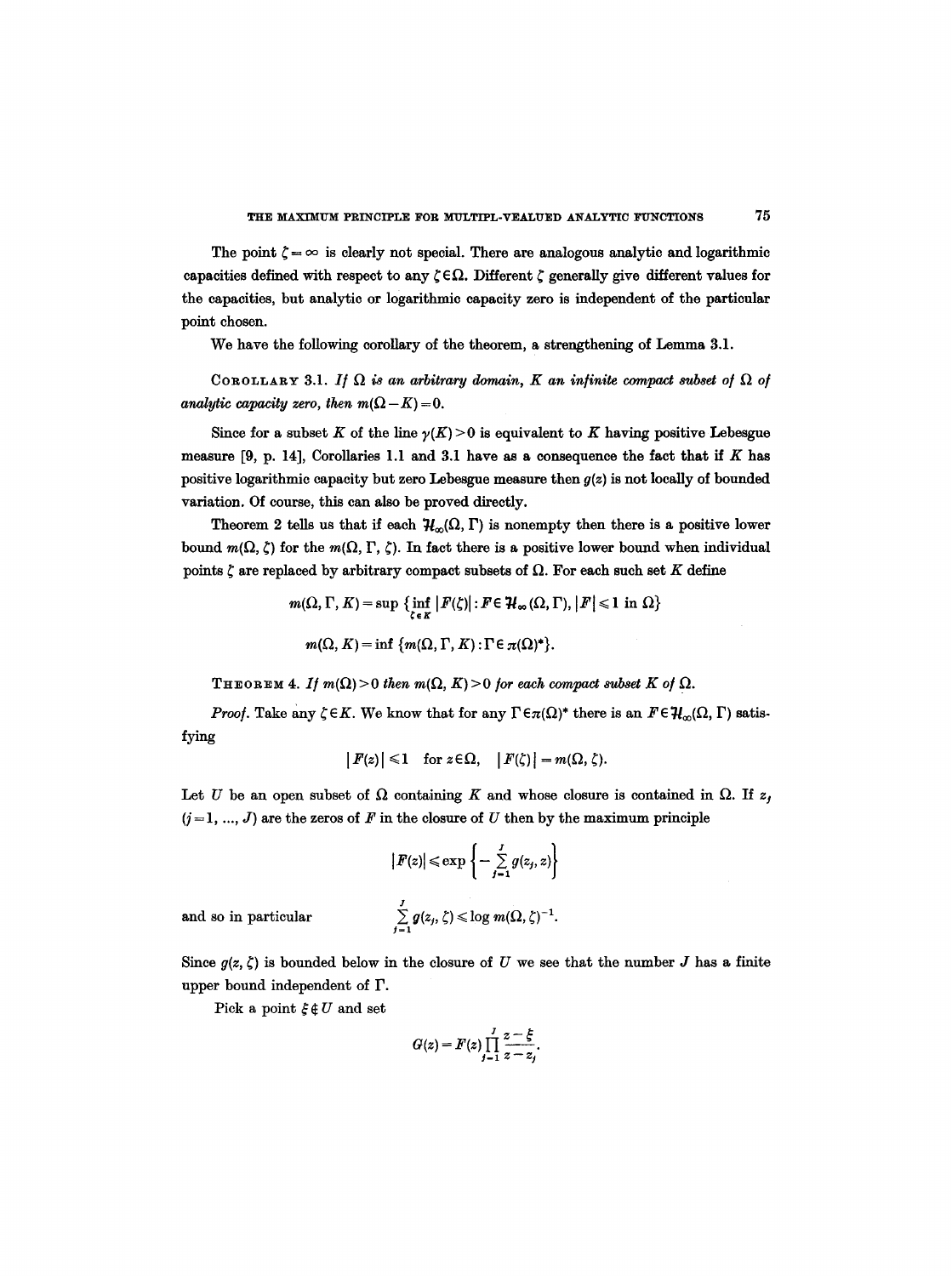76 1: THE TERROLD WIDOM

Then G belongs to  $H_{\infty}(\Omega, \Gamma)$  and has an upper bound in  $\Omega$  independent of  $\Gamma$ . Moreover, G does not vanish in U and has a lower bound at  $\zeta$  independent of  $\Gamma$ . Harnack's inequality shows that G has a lower bound on all of K independent of  $\Gamma$ .

#### **IV.** The function  $m(\Omega, \Gamma, \zeta)$

It is natural to ask (and important to know; see Section V,  $(D)$ ) whether  $m(\Omega, \Gamma, \zeta)$ is continuous as a function of  $\Gamma$  on the compact group  $\pi(\Omega)^*$ . That it is generally not continuous is easy to see. Let  $\Omega$  be the unit disc with the origin removed,  $\gamma$  a circle described once counterclockwise surrounding the origin. If  $\Gamma_t$  with  $0 \leq t < 1$  is determined by

$$
\Gamma_t(\gamma) = e^{2\pi i t}
$$

then it is a simple matter to show that  $m(\Omega, \Gamma, \zeta) = |\zeta|^t$ . But then

$$
\Gamma_0 = \lim_{t \to 1^-} \Gamma_t
$$
  
while  

$$
m(\Omega, \Gamma_0, \zeta) \neq \lim_{t \to 1^-} m(\Omega, \Gamma_t, \zeta).
$$

Similarly one can show that for any  $\Omega$  with an isolated boundary point (with the exception of the sphere minus a point)  $m(\Omega, \Gamma, \zeta)$  is discontinuous. We have been unable to characterize those domains for which we have continuity. Here, however, is a class of such domains.

THEOREM 5. Suppose  $\Omega$  is the complement of a continuum K and let  $\zeta_i$  be a sequence of *points in*  $\Omega$  *satisfying*  $\Sigma g(z, \zeta_i) < \infty$ , where  $g(z, \zeta)$  is Green's function for  $\Omega$ . Let  $K_i$  (i = 1, 2, ...), *be disjoint continua with*  $\zeta_i \in K_i$  such that all accumulation points of the K<sub>i</sub> lie in K. Then

*is continuous in F.* 

$$
m(\Omega - \bigcup K_i, \Gamma, \zeta)
$$

Before getting into the proof of the theorem, let us see what happens when a domain may be written as the intersection of two domains  $\Omega_1$ ,  $\Omega_2$  whose union is the complement of a continuum. We have the Mayer-Vietoris sequence of homology groups [4, p. 189], of which a portion is the exact sequence

$$
H_2(\Omega_1 \cup \Omega_2) \to H_1(\Omega_1 \cap \Omega_2) \to H_1(\Omega_1) \oplus H_1(\Omega_2) \to H_1(\Omega_1 \cup \Omega_2).
$$

The groups at either end of the sequence vanish so we have

 $H_1(\Omega_1 \cap \Omega_2) \approx H_1(\Omega_1) \oplus H_1(\Omega_2)$ 

from which we deduce

$$
\pi(\Omega_1 \cap \Omega_2)^* \approx \pi(\Omega_1)^* \oplus \pi(\Omega_2)^*.
$$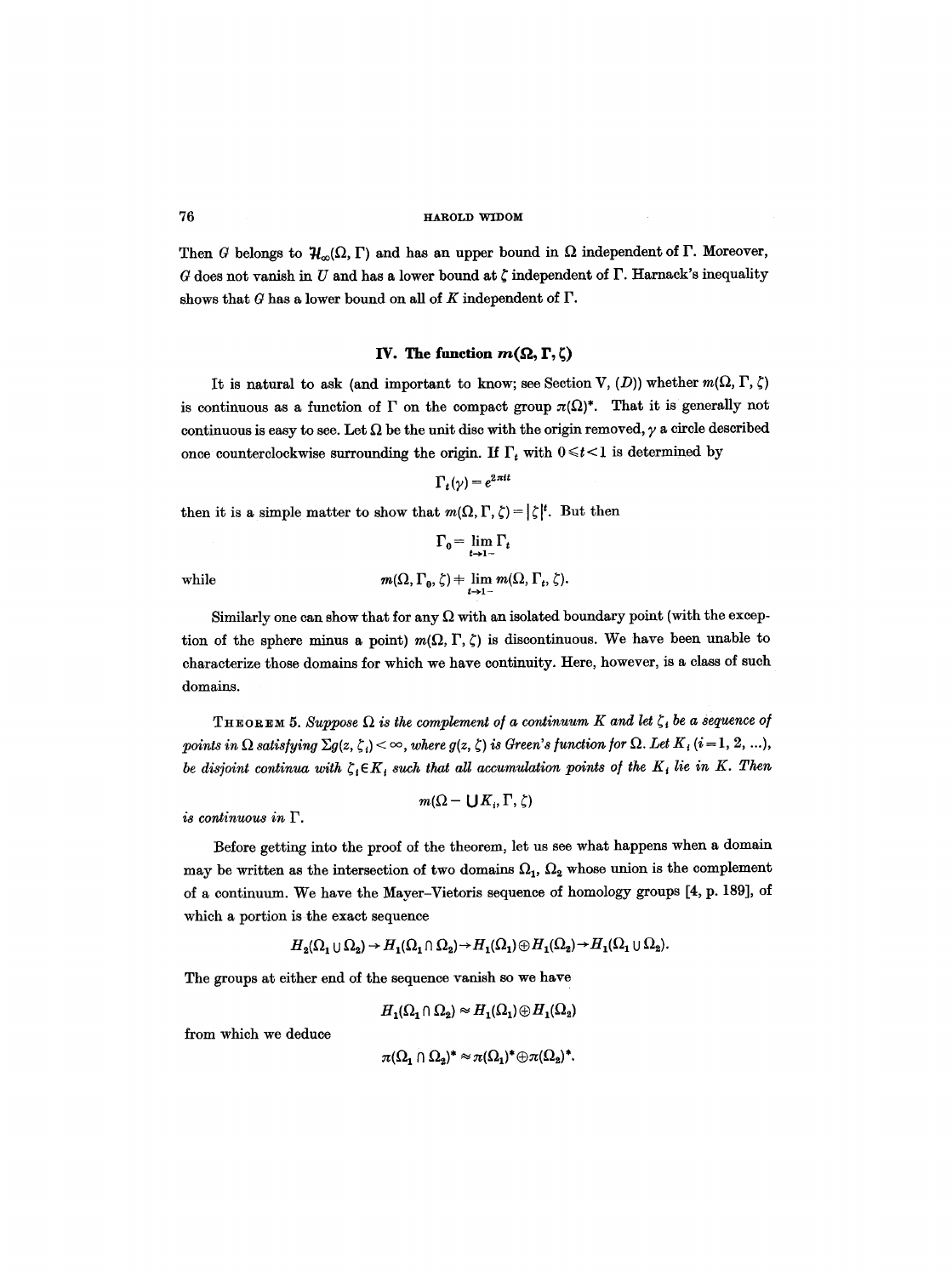More generally we have

$$
H_1(\Omega_1 \cap ... \cap \Omega_n) \approx H_1(\Omega_1) \oplus ... \oplus H_1(\Omega_n)
$$
\n(12)

$$
\pi(\Omega_1 \cap \dots \cap \Omega_n)^* \approx \pi(\Omega_1)^* \oplus \dots \oplus \pi(\Omega_n)^* \tag{13}
$$

if each  $\Omega_i \cup \Omega_j$  is the complement of a continuum, the same continuum for all pairs *i*, *j*. These isomorphisms will enable us to handle complicated domains built out of simpler ones.

LEMMA 5.1. *With the notation of the theorem, each m(* $\Omega - K_i$ *, F,*  $\zeta$ *) is continuous in*  $\Gamma \in \pi(\Omega_i)^*.$ 

*Proof.* It is most convenient to think of  $\Omega - K_t$  as an annulus  $1 < |z| < R$  (a conformal mapping accomplishes this) with

$$
K = \{z : |z| \leq 1\}, \quad K_i = \{z : |z| \geq R\}.
$$

Denote by  $\omega$  the harmonic function in  $1 < |z| < R$  satisfying,

$$
\lim_{|z|\to 1}\omega(z)=1,\quad \lim_{|z|\to R}\omega(z)=0.
$$

Then with  $g_i(z, \xi)$  the Green function for  $1 < |z| < R$  and  $\gamma$  a circle  $|z| = r(1 < r < R)$  described counterclockwise it is not hard to see that

$$
\Delta_{\gamma}\tilde{g}_i(z,\xi) = \begin{cases} 2 \pi \omega(\xi), & |\xi| > r \\ 2 \pi(\omega(\xi)-1), & |\xi| < r. \end{cases}
$$

See, for example [7], p. 140. Therefore if

$$
\Psi(z) = \exp \left\{-g_i(z,\xi) - i\tilde{g}_i(z,\xi)\right\}
$$

then the character  $\Gamma_{\Psi} \in \pi(\Omega - K_i)^*$  is determined by

$$
\Gamma_{\Psi}(\gamma) = \exp\{-2\pi i\omega(\xi)\}.
$$

As  $\xi$  runs along the real interval (1, R),  $\omega(\xi)$  decreases from 1 to 0 so  $\Gamma_{\Psi}(\gamma)$  describes the unit circle (except for the point 1) and  $\Gamma_{\Psi}$  runs through all of  $\pi(\Omega - K_i)^*$  (except for the identity character I). Now as  $\Gamma_{\Psi} \rightarrow I$ , that is as

$$
\exp\{-2\pi i\omega(\xi)\}\rightarrow 1,
$$

we have  $|\xi| \rightarrow 1$  or R and so  $g_i(z,\xi) \rightarrow 0$ . This shows that for any  $\zeta$ ,

$$
m(\Omega - K_i, \Gamma_{\Psi}, \zeta) \geqslant \exp \{-g_1(\zeta, \xi)\} \to 1 = m(\Omega - K_i, I, \zeta).
$$

Since we always have  $m \leq 1$  this shows that  $m(\Omega - K_t, \Gamma, \zeta)$  is continuous at I.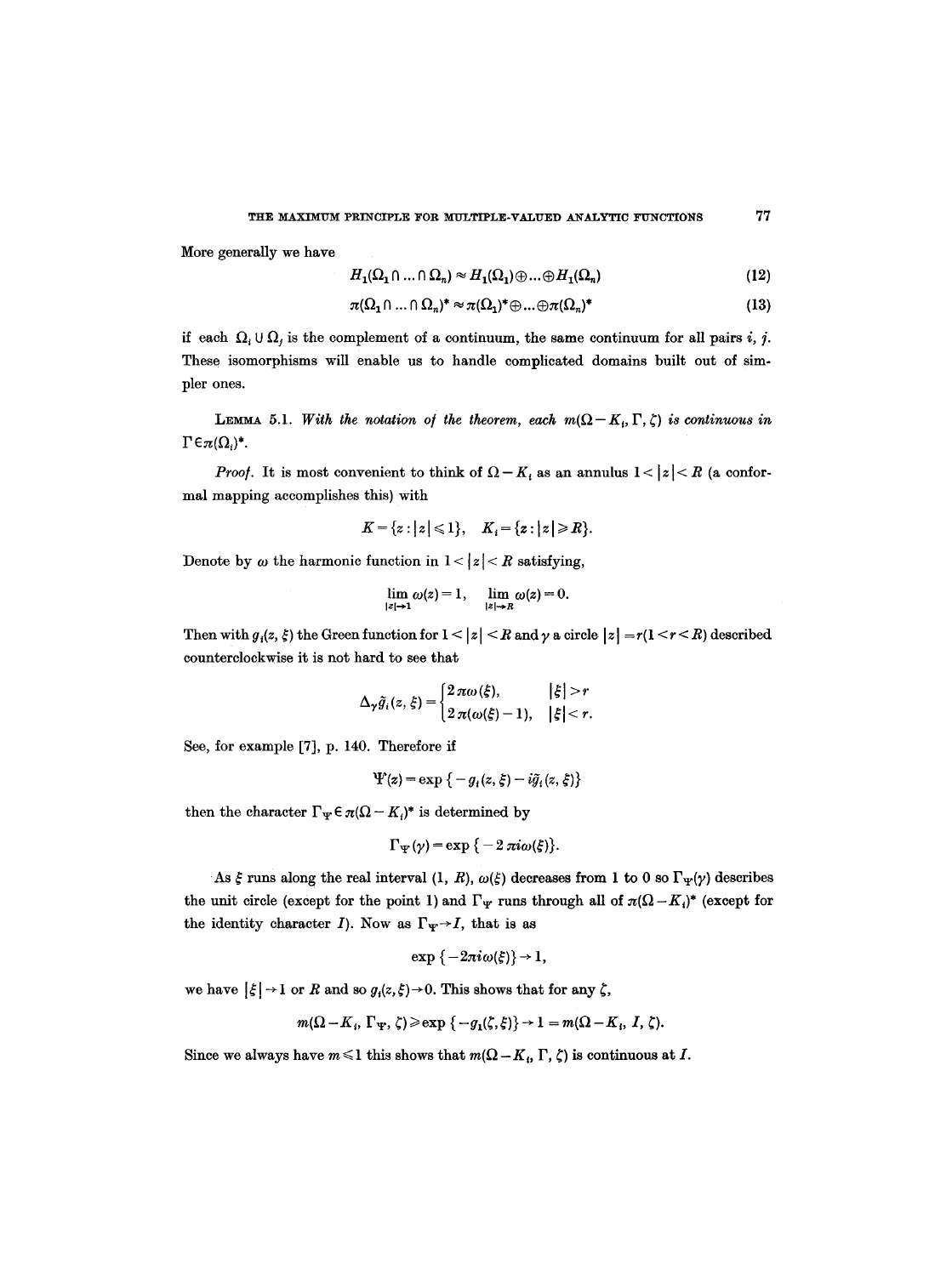## 78 HAROLD wU)OM

This is enough to prove continuity everywhere. In fact, for an arbitrary domain  $\Omega$ and any  $\Gamma$ ,  $\overline{\Gamma} \in \pi(\Omega)^*$  we have inequalities

$$
\frac{m(\Omega,\overline{\Gamma},\zeta)}{m(\Omega,\overline{\Gamma}/\Gamma,\zeta)} \geq m(\Omega,\Gamma,\zeta) \geq m(\Omega,\Gamma/\overline{\Gamma},\zeta) m(\Omega,\overline{\Gamma},\zeta).
$$

These inequalities show that continuity of  $m(\Omega, \Gamma, \zeta)$  at  $\Gamma = I$  implies continuity at  $\Gamma = \overline{\Gamma}$ .

LEMMA 5.2. *Each*  $m(\Omega - \bigcup_{i=1}^{n} K_i, \Gamma, \zeta)$  is continuous in  $\Gamma$ .

*Proof.* Write  $\Omega_i = \Omega - K_i$ . Then

$$
\Omega - \bigcup K_i = \bigcap \Omega_i
$$

and each  $\Omega_i \cup \Omega_j$  is the complement of K, so we have the isomorphisms (12) and (13). The seconds shows that for each  $\Gamma \in \pi(\bigcap \Omega_i)^*$  there are unique  $\Gamma_i \in \pi(\Omega_i)^*$  such that

$$
\Gamma(\gamma) = \Gamma_1(\gamma) \dots \Gamma_n(\gamma)
$$

for each cycle  $\gamma$  lying in  $\bigcap \Omega_i$ . Clearly

$$
m(\bigcap \Omega_i, \Gamma, \zeta) \geq m(\Omega_1, \Gamma_1, \zeta) \dots m(\Omega_n, \Gamma_n, \zeta).
$$
 (14)

It follows from (12) that any cycle  $\gamma_1$  in  $\Omega_1$  is homologous in  $\Omega_1$  to a cycle  $\gamma$  in  $\bigcap \Omega_i$  which is homologous to zero in each  $\Omega_i$  with  $i > 1$ . Then

$$
\Gamma(\gamma) = \Gamma_1(\gamma) \dots \Gamma_n(\gamma) = \Gamma_1(\gamma_1).
$$

This shows that if  $\Gamma \rightarrow I$  in  $\pi(\bigcap \Omega_i)^*$  then  $\Gamma_1 \rightarrow I$  in  $\pi(\Omega_1)^*$ , and similarly for the other  $\Gamma_i$ . By Lemma 5.1 each  $m(\Omega_i, \Gamma_i, \zeta) \rightarrow 1$  as  $\Gamma_i \rightarrow I$ . Hence by (14)

$$
m(\bigcap \Omega_i, \Gamma, \zeta) \to 1
$$

as  $\Gamma{\rightarrow}I$  and the lemma is established.

We now complete the proof of the theorem. Write (the notation is different from the proof of Lemma 5.2)

$$
\Omega_1 = \Omega - \bigcup_{i \le n} K_i, \qquad \Omega_2 = \Omega - \bigcup_{i > n} K_i.
$$

$$
\Omega_1 \cap \Omega_2 = \Omega - \bigcup_{i=1}^{\infty} K_i.
$$

Then  $\Omega_1 \cup \Omega_2 = \Omega$  and

As in the proof of Lemma 5.2 any

$$
\Gamma \in \pi (\Omega - \bigcup_{i=1}^{\infty} K_i)^*
$$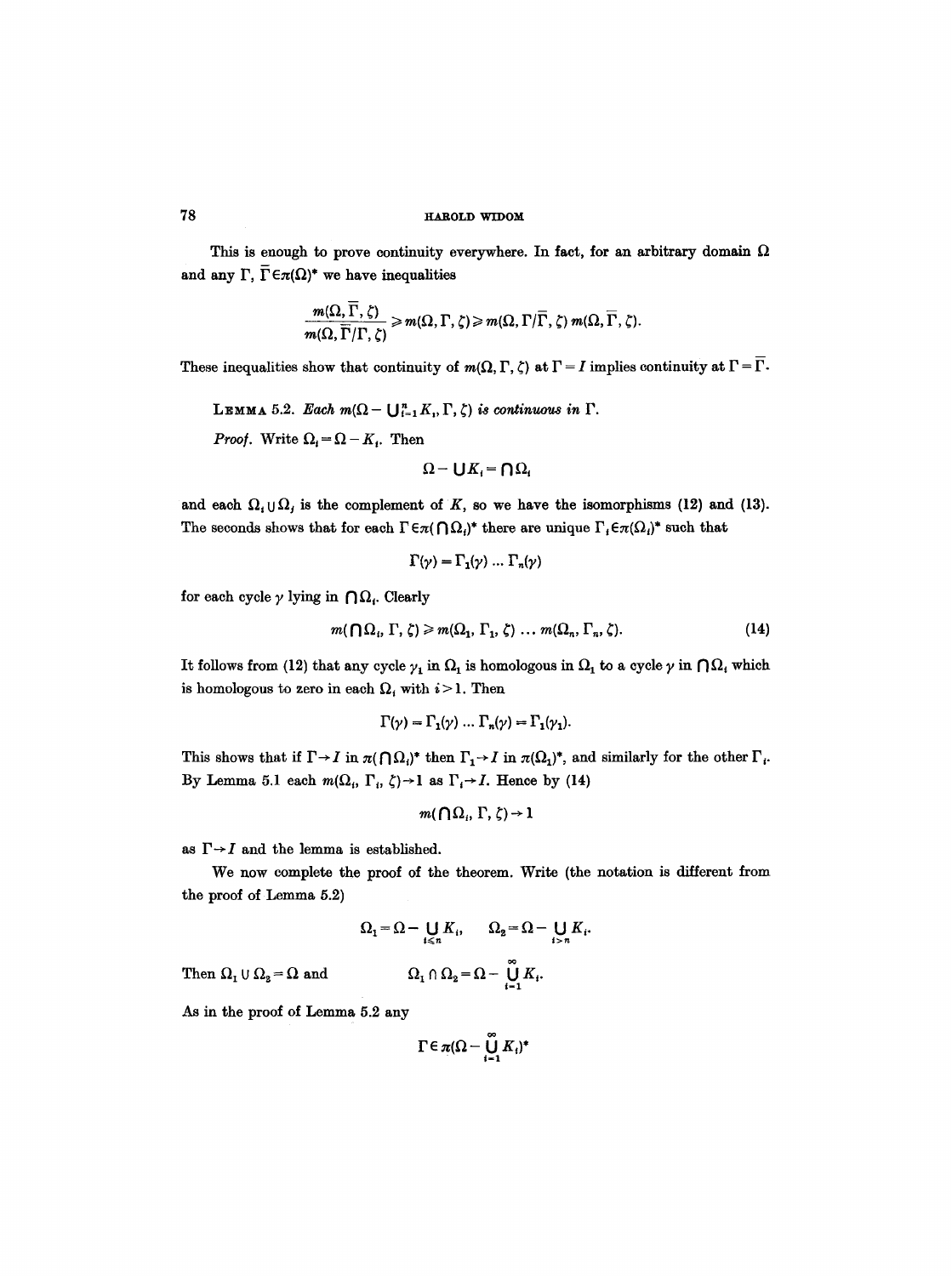gives rise to  $\Gamma_1 \in \pi(\Omega_1)^*$  and  $\Gamma_2 \in \pi(\Omega_2)^*$  and

$$
m(\Omega-\coprod_{i=1}^{\infty}K_i,\Gamma,\zeta)\geqslant m(\Omega_1,\Gamma_1,\zeta)\,m(\Omega_2,\Gamma_2,\zeta)\geqslant m(\Omega_1,\Gamma_1,\zeta)\,m(\Omega_2,\zeta).
$$

Since 
$$
m(\Omega_2, \zeta) \geq m(\Omega - {\zeta_i}_{i > n}, \zeta)
$$

 $(\Omega_2$  is a smaller domain but has the same fundamental group), Corollary 1.3 shows that

$$
m(\Omega_2,\zeta) \geqslant \exp\big\{-\sum_{i=n+1}^\infty g(\zeta_i,\zeta)\big\}
$$

which can be made as close to  $1$  as desired by choosing  $n$  large enough. Moreover, as in the proof of Lemma 5.2 we have  $\Gamma_1 \rightarrow I$  in  $\pi(\Omega_1)^*$  as  $\Gamma \rightarrow I$ . This shows

$$
m(\Omega-\bigcup_{i=1}^\infty K_i,\Gamma,\zeta)\!\to\! 1
$$

as  $\Gamma \rightarrow I$  and the theorem is proved.

## **V. Applications**

In this section we shall indicate some questions which lead naturally to the classes  $\mathcal{H}_{\infty}(\Omega, \Gamma)$  and/or quantities  $m(\Omega, \Gamma)$ . Note that all these questions concern single-valued functions.

 $(A)$  Suppose  $K$  is a finite union of mutually exterior smooth Jordan curves. Let

$$
M_n = \min_{P} \max_{z \in K} |P(z)|,
$$

where the minimum is extended over all monic polynomials of degree  $n$ . (The extremal polynomial is the  $nth$  Tchebycheff polynomial associated with  $K$ .) The question is, how does  $M_n$  behave as  $n \to \infty$ ?

Take  $\Omega$  to be the domain exterior to all the components of K, with the point at infinity included in  $\Omega$ . Then Theorem 8.3 of [7] gives the asymptotic formula

$$
M_n \sim C(K)^n m(\Omega, \Gamma^{-n}, \infty)^{-1},
$$

where  $C(K)$  is the logarithmic capacity of K and

$$
\Gamma=\Gamma_{\exp{g(z,\infty)+i\tilde{g}(z,\infty))}}.
$$

Theorem 8.4 of [7] implies that for "almost all"  $K$  (it suffices that the harmonic measures at  $\infty$  of its components be linearly independent over the rationals) the sequence

 $M_{n}C(K)^{-n}$ 

has the interval  $[1, m(\Omega, \infty)^{-1}]$ 

as its set of limit points.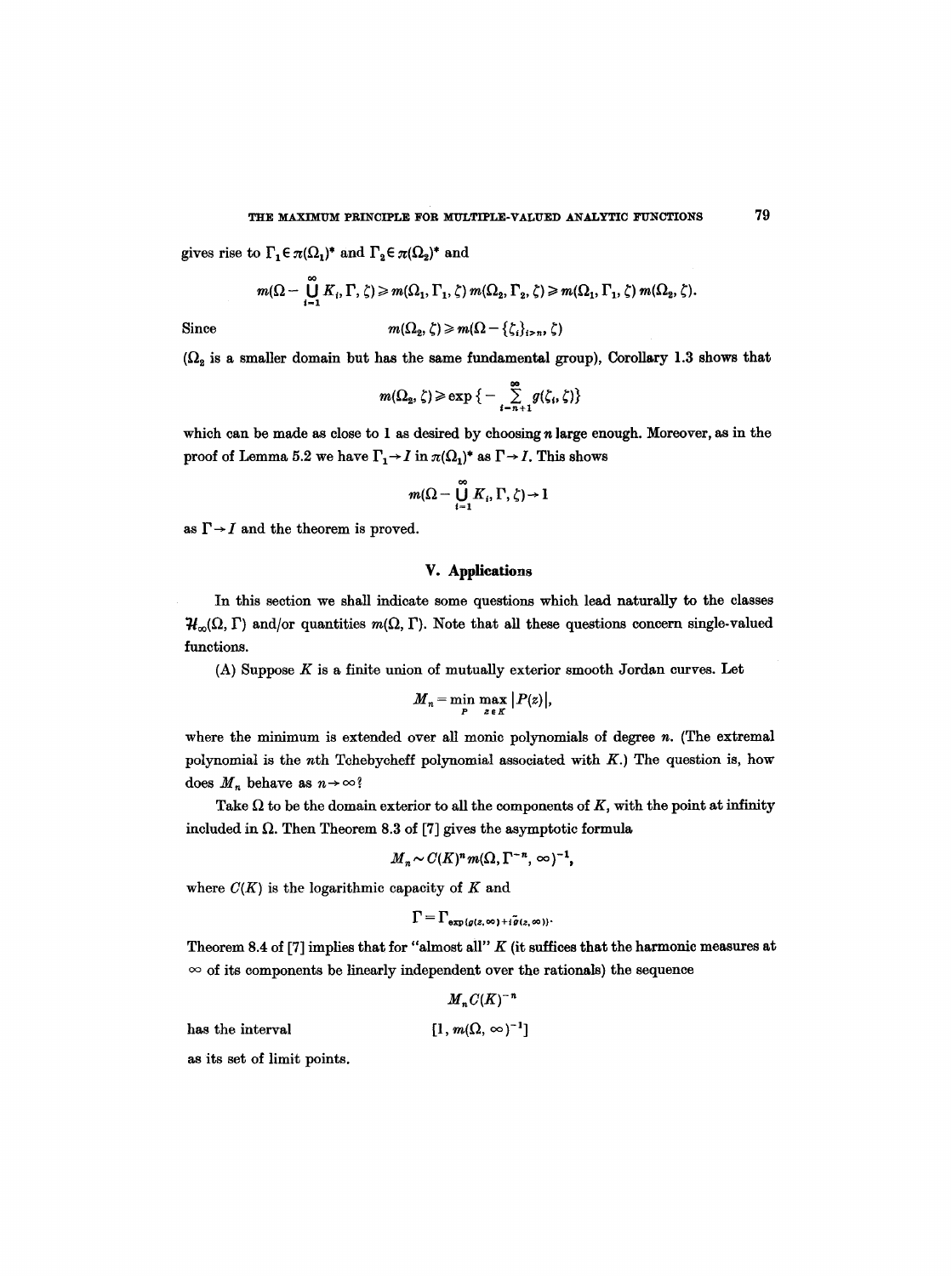(B) It is known [3, p. 138] that a function f in  $\mathcal{H}_{\infty}$  of the unit disc is an extreme point of the unit ball of  $H_{\infty}$  if and only if  $|f(z)| \leq 1$  and

$$
\int \log \left\{1 - |f(e^{i\theta})| \right\} d\theta = -\infty. \tag{15}
$$

M. Voichick [6] found a generalization of this result to certain multiply-connected domains  $\Omega$ . For these domains a function F belonging to the unit ball of  $H_{\alpha}(\Omega)$  is an extreme point if and only if the function  $f(z)$  obtained by lifting F to the universal covering surface of  $\Omega$  (the unit disc) satisfies (15). An investigation of Voichick's proof shows that his result holds for any  $\Omega$  for which all the  $H_{\alpha}(\Omega, \Gamma)$  are nonempty. Voichick actually stated his theorem for the domains described in Theorem 5.

(C) The *n*-dimensional diameter, or *n*-width, of a symmetric subset  $S$  of a normed linear space  $E$  is defined as

$$
d_n = \inf_{E_n} \sup_{x \in S} \text{dist}(x, E_n),
$$

where  $E_n$  runs over all *n*-dimensional subspaces of E. In case E is the space of continuous functions on a compact set  $K$  and  $S$  consists of those functions analytically continuable to a domain  $\Omega \supset K$  and having absolute value at most 1 there, then  $d_n$  is generally to a first approximation  $\exp \{-nC(K, \Omega)\}\$ for large n [8, Theorems 2, 8]; here  $C(K, \Omega)$  is the capacity of K relative to the kernel  $g(z, \zeta)$ , Green's function for  $\Omega$ . The proof of Theorem 7 of [8] shows that there is a sharp inequality

$$
d_n\!\geqslant\! a\,\exp\,\left\{ -nC(K,\,\Omega)\right\}
$$

as long as  $m(\Omega, K) > 0$ . By Theorem 4 this holds for all K if  $m(\Omega) > 0$ .

(D) S. Fisher [1] proved that for any of the domains described in Theorem 5,  $\mathcal{H}_{\infty}$ is dense in  $\mathcal{H}_p$  for  $p \geq 1$ . His argument is easily reformulated to fit into the present context.

A class larger than any  $H_p$  is the Nevanlinna class  $\mathcal{H}$ . We say that  $F \in \mathcal{H}(\Omega)$  if F is single-valued and analytic in  $\Omega$  and log+ | F| has a harmonic majorant. (FE $\mathcal{H}_p$  means that  $|F|^p$  has a harmonic majorant.)  $\mathcal{H}(\Omega)$  is easily seen to be a linear space; it becomes a Fréchet space if we define  $d(F, G)$  to be the value at a fixed  $\zeta \in \Omega$  of the smallest harmonic majorant of  $\log(1 + |F - G|)$ .

PROPOSITION. *If*  $m(\Omega, \Gamma, \zeta)$  is continuous as a function of  $\Gamma$  then  $\mathcal{H}_m(\Omega)$  is dense in  $\mathcal{H}(\Omega)$ .

*Proof.* For convenience we use the same notation for a function on  $\Omega$  and its lifting to the universal covering surface of  $\Omega$ , the unit disc. We may assume that  $\zeta \in \Omega$  corresponds to the center of the disc, so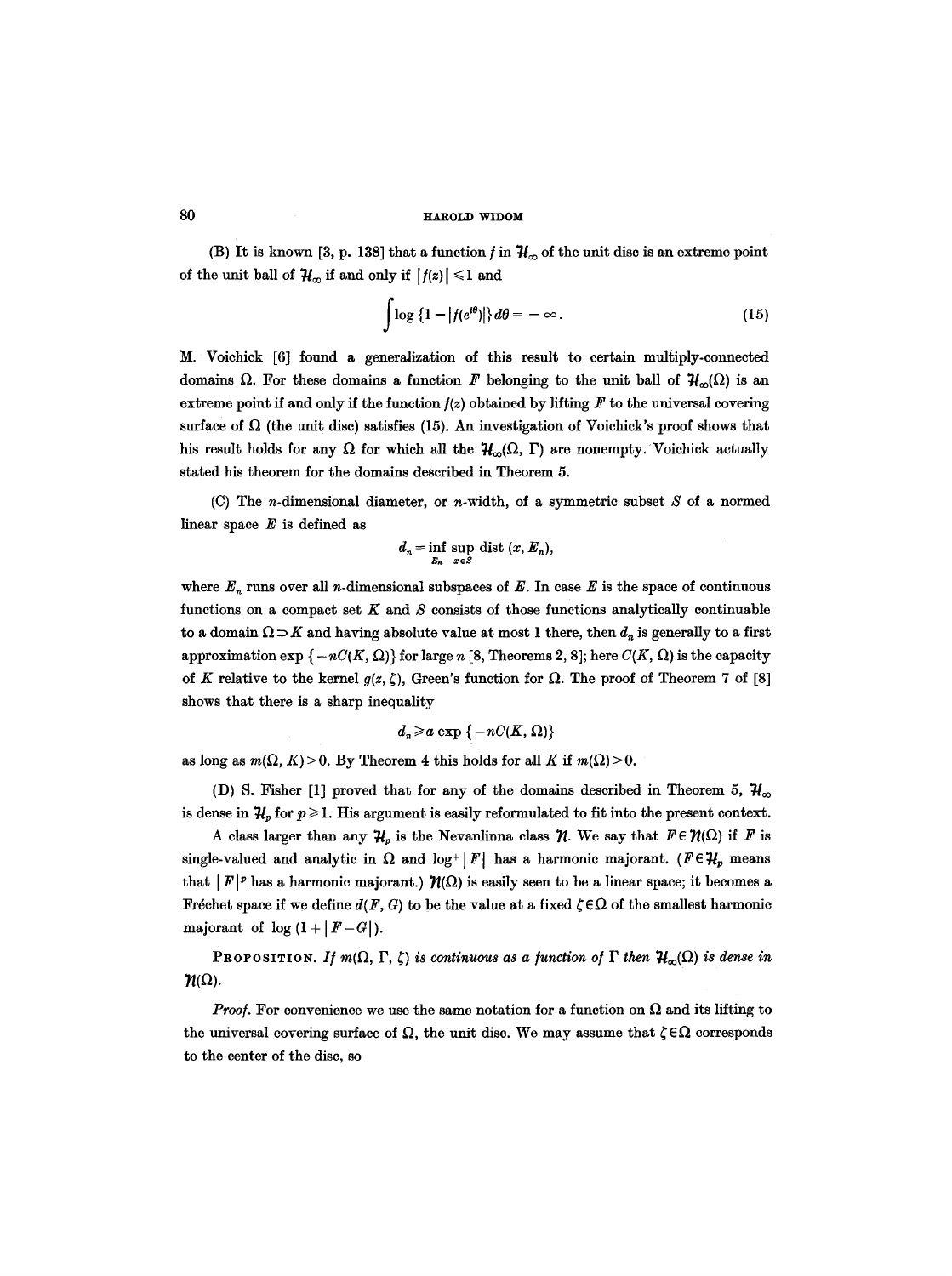$$
d(F, G) = \frac{1}{2\pi} \int \log \left\{ 1 + |F(e^{i\theta}) - G(e^{i\theta})| \right\} d\theta,
$$

where  $F(e^{i\theta})$ ,  $G(e^{i\theta})$  are the a.e. defined boundary values of F and G.

Take an  $F \in \mathcal{H}(\Omega)$ , let u be the smallest harmonic majorant of log<sup>+</sup>|F| and  $u_n$  the smallest harmonic majorant of min ( $log^+ |F|$ , n). Let

$$
\Gamma_n = \Gamma \exp \left\{ (u - u_n) + i(u - u_n)^n \right\}
$$

and find  $\mathbf{F}_n \in \mathcal{H}_\infty(\Omega, \Gamma_n)$  satisfying

$$
|F_n(z)| \leq 1 \text{ for } z \in \Omega, \quad |F_n(\zeta)| = m(\Omega, \Gamma_n, \zeta).
$$
  
Let 
$$
G_n = F \exp \{(u_n - u) + i(u_n - u)^{\gamma}\} F_n.
$$

Clearly  $G_n \in \mathcal{H}_{\infty}(\Omega)$  and  $|G_n| \leq |F|$ . Since  $u_n(e^{i\theta}) \to u(e^{i\theta})$  in  $L_1(T)$ ,

$$
\exp\left\{(u_n-u)+i(u_n-u)^{\sim}\right\}\rightarrow 1
$$

in measure on T and uniformly on compact subsets of  $\Omega$ . This latter implies that  $\Gamma_n \rightarrow I$ in  $\pi(\Omega)^*$ . By the continuity of m we must have  $|F_n(\zeta)| \to 1$ , and since  $|F_n(z)| \leq 1$  throughout  $\Omega$  a simple argument shows that  $F_n(e^{i\theta}) \to 1$  in measure on T. This is enough to give

$$
\int \log\left\{1+|\mathcal{G}_n(e^{i\theta})-F(e^{i\theta})|\right\}\to 0
$$

(take subsequences and use the dominated convergence theorem) so that  $G_n \rightarrow F$  in  $\mathcal{H}(\Omega)$ .

The same sort of argument shows that under the same assumption  $H_{\infty}(\Omega)$  is dense in each  $\mathcal{H}_p(\Omega)$ , but despite this the case of  $\mathcal{H}_p(\Omega)$  is quite different from the case of  $\mathcal{H}(\Omega)$ . If one takes  $\Omega$  to be the punctured disc  $0 < |z| < 1$  then all the  $\mathcal{H}_n(\Omega)$  are the same as  $\mathcal{H}_n$ for the disc so  $\mathcal{H}_{\infty}(\Omega)$  is dense in  $\mathcal{H}_{p}(\Omega)$ . But  $\mathcal{H}_{\infty}(\Omega)$  is not dense in  $\mathcal{H}(\Omega)$ : Since convergence in  $\mathcal{H}(\Omega)$  implies uniform convergence on compact subsets, and functions in  $\mathcal{H}_{\infty}(\Omega)$  extend analytically to  $z = 0$ , we must have

$$
\max_{|z|=r_1}|F(z)| \leq \max_{|z|=r_2}|F(z)|
$$

for  $r_1 < r_2$  whenever F is in the closure of  $\mathcal{H}_{\infty}(\Omega)$ . In particular  $z^{-1}$  belongs to  $\mathcal{H}(\Omega)$  but not to the closure of  $H_{\infty}(\Omega)$ .

#### **References**

- [1]. FISHER, S. D., Rational functions  $H^{\infty}$  and  $H^{p}$  on infinitely connected domains. *Ill. J. Math.,* 12 (1968), 513-523.
- [2]. GUNNING, R. C., *Lectures on Riemann sur/acea.* Princeton Univ. Press, Princeton, N.J., 1966.

6 -- 702904 *.4eta mathematica* 126. Imprim6 lo 5 Janvier 1971